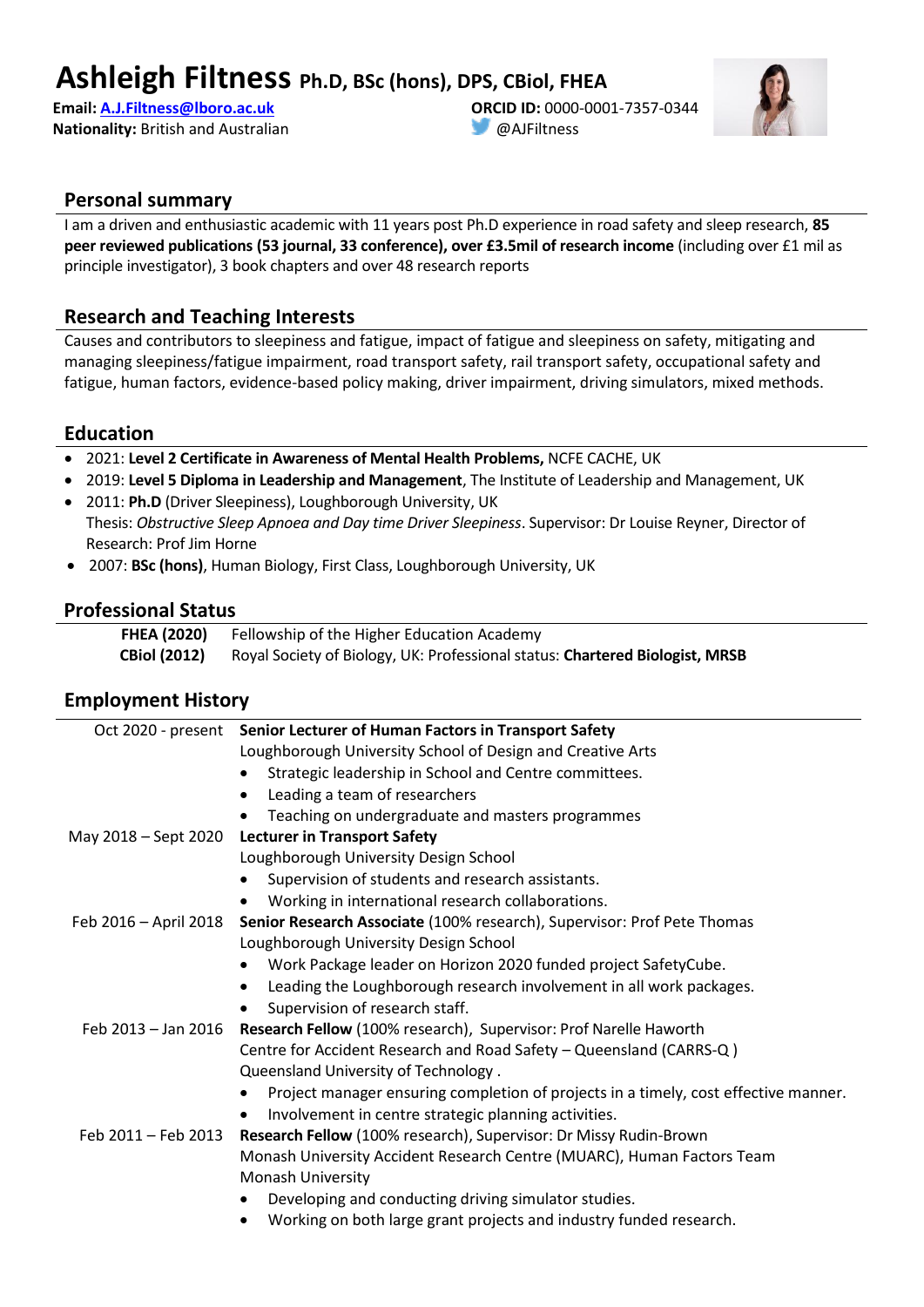#### **Honours and Awards**

| Competitive                        | Prince Michael International Road Safety Award (2019) for Safety Cube project<br>$\bullet$                                                                                                                                                                                                                                       |
|------------------------------------|----------------------------------------------------------------------------------------------------------------------------------------------------------------------------------------------------------------------------------------------------------------------------------------------------------------------------------|
| awards                             | William Floyd Award of the Chartered Institute of Ergonomics and Human Factors<br>$\bullet$                                                                                                                                                                                                                                      |
|                                    | (2019) for outstanding and innovative contribution by a single project: Application of                                                                                                                                                                                                                                           |
|                                    | contemporary systems based methods to reduce trauma at rail level crossings.                                                                                                                                                                                                                                                     |
|                                    | British Sleep Society young sleep researcher award (2009).<br>٠                                                                                                                                                                                                                                                                  |
| <b>Visiting Fellow</b>             | Queensland University of Technology (2019 - 2021) and (2016 - 2017)<br>$\bullet$                                                                                                                                                                                                                                                 |
| Expert advisory                    | ADAS&Me EC H2020 project Expert Advisory Board<br>$\bullet$                                                                                                                                                                                                                                                                      |
| board /reviewer                    | Expert reviewer Navigatus Consulting, NZ<br>$\bullet$                                                                                                                                                                                                                                                                            |
| Partnerships and<br>collaborations | Competitively awarded by the Health Collaborative Research Network in recognition of<br>$\bullet$<br>merit for existing research and for potential in establishing high performing and<br>sustainable partnerships. Human Factors in Transport Exchange Program with Appleton                                                    |
|                                    | Institute, Central Queensland University: Fatigue and SPAD risk.                                                                                                                                                                                                                                                                 |
| Best conference                    | The Peter Vulcan Award for best research paper at the 2013 Australasian Road Safety<br>$\bullet$                                                                                                                                                                                                                                 |
| paper                              | Research, Policing and Education Conference. Salmon, P. M., Lenné, M. G., Walker, G.,<br>& Filtness, A. J. (2013, August 28-30). Investigating the factors influencing cyclist<br>awareness and behaviour: an on-road study of cyclist situation awareness.                                                                      |
|                                    | The best paper award at the $11th$ International Symposium of the Australian Aviation<br>$\bullet$<br>Psychology Association. Lenné, M., Salmon P.M., Beanland V., Stanton N.A., Filtness A.<br>J. (2014, Nov) The application of decision-making paradigms to map real-world driver<br>decision-making at rail level crossings. |
| Competitive                        | Selection on to the 2011 International Master Class in Biomechanics for Design for Injury                                                                                                                                                                                                                                        |
| training courses                   | Prevention, Loughborough University, UK. This 4 day classroom based training course<br>was conducted by international experts, including a focus on anthropometry and<br>ergonomics for design. A travel grant to attend was awarded.                                                                                            |
|                                    | Selection to ESRS-EU Marie Curie FENS Project 2007 - 2010. Sleep Research Training                                                                                                                                                                                                                                               |
|                                    |                                                                                                                                                                                                                                                                                                                                  |

Course and practical training. A 6 day residential training course in sleep research, a 5 day practical training at Sleep and Wake Disorders Center, Department of Neurology, University Hospital Zürich, Switzerland 2009 and a 5 day symposium.

## **Professional service and professional memberships**

| <b>Editorial board</b> | Associate (handling) Editor, Safety Science, May 2021- present. ISSN:0925-7535, IF 4.9<br>$\bullet$<br>International editorial board, Applied Ergonomics. Nov 2016 - present. ISSN:0003-6870,<br>$\bullet$<br>IF3.7                                                                                                                   |
|------------------------|---------------------------------------------------------------------------------------------------------------------------------------------------------------------------------------------------------------------------------------------------------------------------------------------------------------------------------------|
| Guest editor           | Shiftwork special issue Chronobiology International (in prep) ISSN:0742-0528<br>$\bullet$<br>Fitness to Drive special issue Transportation Research Part F (2018). ISSN:1369-8478<br>$\bullet$                                                                                                                                        |
| Book editor            | Fatigue in Transportation (working title; in prep), CRC Press, co-editor Dr Rudin-Brown<br>$\bullet$                                                                                                                                                                                                                                  |
| Grant reviews          | Independent expert Innovation and Networks Executive Agency (INEA) Mobility for<br>growth European Commission Horizon 2020.                                                                                                                                                                                                           |
|                        | Peer Reviewer Australian Research Council (ARC)<br>$\bullet$                                                                                                                                                                                                                                                                          |
| Manuscript<br>reviews  | Applied Ergonomics, Accident Analysis and Prevention, Traffic Injury Prevention, IET<br>Intelligent Transport Systems, IATSS, Human Factors of Ergonomics in Manufacturing and<br>Service Industries, Safety Science, Journal of Psychosomatic Research, Journal of Sleep<br>Research, Biological Psychology, Injury.                 |
| University service     | Loughborough University Senate (elected member), School Athena SWAN subgroup<br>member, School Outreach team member, School Research Events team member, School<br>Research and Enterprise committee. Lead Loughborough University Sleep Research<br>Network. Loughborough University Research Staff Association committee 2016-2018. |
| External               | European Sleep Research Society, Early Career Network Executive Committee 2014-16.                                                                                                                                                                                                                                                    |
| Committees             | Chair June 2015 - Feb 2016.                                                                                                                                                                                                                                                                                                           |
|                        | 2016 International Symposium on Somolence and Safety. Scientific Committee member<br>$\bullet$<br>Australasian College of Road Safety - Queensland, 2015.<br>$\bullet$                                                                                                                                                                |
| Memberships            | European Sleep Research Society, Royal Society of Biology, UK Road Safety Policing<br>Academic Network, Women's Higher Education Network (WHEN), Working Time Society                                                                                                                                                                 |
|                        |                                                                                                                                                                                                                                                                                                                                       |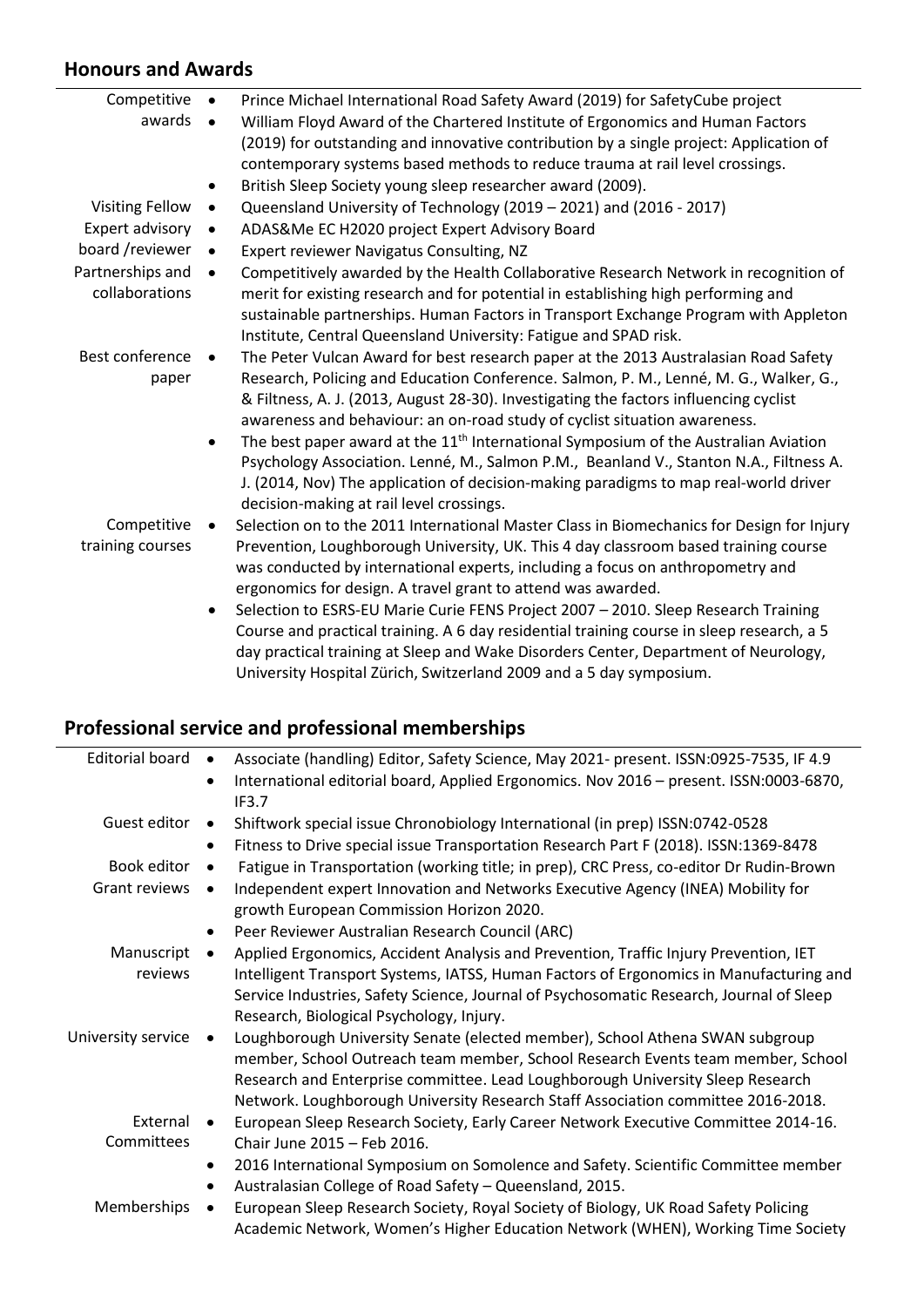### **Supervision**

#### **Current (primary)**

- Ph.D Rachel Talbot. Analysing road traffic crash causation from a systems-based perspective: applying the Driver Reliability and Error Analysis Method (DREAM).
- Ph.D Robert Philips. Fatigue in tunnelling operations.
- Ph.D Lloyd Jones. Driver coaching to improve safety

#### **Current (secondary)**

- Ph.D Charlotte Merrick. Multisensory integration of human wetness perception.
- Ph.D, Amy ODell "Investigating Interactions between vulnerable road users and autonomous vehicles" School of Design and Creative Arts, Loughborough University.

#### **Completed**

- Ph.D, Frances Pilkington-Cheney, "Individual Countermeasures to Driver Sleepiness" (2021) School of Design and Creative Arts, Loughborough University.
- PhD, Aikaterini Christogrianni, " Behavioural and Physiological thermoregulatory mechanisms implicated in heat and cold sensitivity in multiple sclerosis" (2021) School of Design and Creative Arts, Loughborough University.
- Ph.D, Alexander Kunze "Enhancing User Experience and Safety in the context of Automated Driving Through Uncertainty Communication" (2019)School of Design and Creative Arts, Loughborough University.
- BSc Hons, Marcus Adie "Use of mobile music devices to stream music in cars" (2020) School of Design and Creative Arts, Loughborough University.
- BSc Hons, Edward Morgan "An investigation into the effectiveness of a sugary snack as a countermeasure to driver sleepiness" (2020) School of Design and Creative Arts, Loughborough University.
- BSc Hons, Sophie Curzon "The effect of caffeine on sleep quality and subsequent morning driving performance" (2019) Design School, Loughborough University.
- Ph.D David Rodwell "Investigating Perceptions of emerging technology in Driver Education" (2018) Centre for Accident Research and Road Safety – Queensland, Queensland University of Technology. Primary supervisor 2015-2016.
- PGDip Psychology Peter Sheppard "Driver sleepiness in urban driving" (2016) Centre for Accident Research and Road Safety – Queensland, Queensland University of Technology
- PGDip Georgina Lavan "Driver personality and driver sleepiness in urban driving" (2016) Centre for Accident Research and Road Safety – Queensland, Queensland University of Technology
- Vacation Research Scholar Alana Hawkins "Driver Sleepiness and social media" (2016) Output: one journal paper, one conference paper

#### **Teaching**

#### **Loughborough University School of Design and Creative Arts** (2018 - present)

Lecturing: Cognitive Ergonomics (DSP101), Transport Safety (DSP121),

Workshops: Design Research Methods (DSP851),

Project supervision: UX Major Projects (DSP866)

Tutoring: Diploma of industrial studies (DSI001), Personal tutor

**Invited lectures:** Loughborough University (2017) Ergonomics BSc, Belarusian Road Safety Network/Loughborough University (2016) Road Safety MSc, Australian National University (2012) Biological Psychology BSc

## **Continued Professional Development**

- My commitment CPD in activities related to human measurement (e.g. EEG and eye tracking) has been recognised by the Royal Society of Biology in awarding Chartered Biologist Status (2012 - present).
- ILM Level 5 Diploma in Leadership and Management (2019). Modules completed: Becoming an effective leader, Human Resource Management, Leading Innovation and Change, Managing Improvement, Making a Financial Case, Project management, Understanding Financial Management, Understanding the impact of stress, the Importance of Marketing for the Organisation, Understanding the Management Role.
- Aurora Woman in Academic Leadership. Example modules: Identity, Impact and Voice.
- Loughborough University Centre for Academic Practice Taught Course (resulting in FHEA). Modules completed: Approaches to Learning and Teaching, Curriculum Design, Assessment, Inclusivity, Personal tutoring, Teaching small groups, Teaching large groups, Communicating research, Digital resources for teaching, Academic Enterprise, Embedding research and enterprise in the curriculum, Ph.D Examination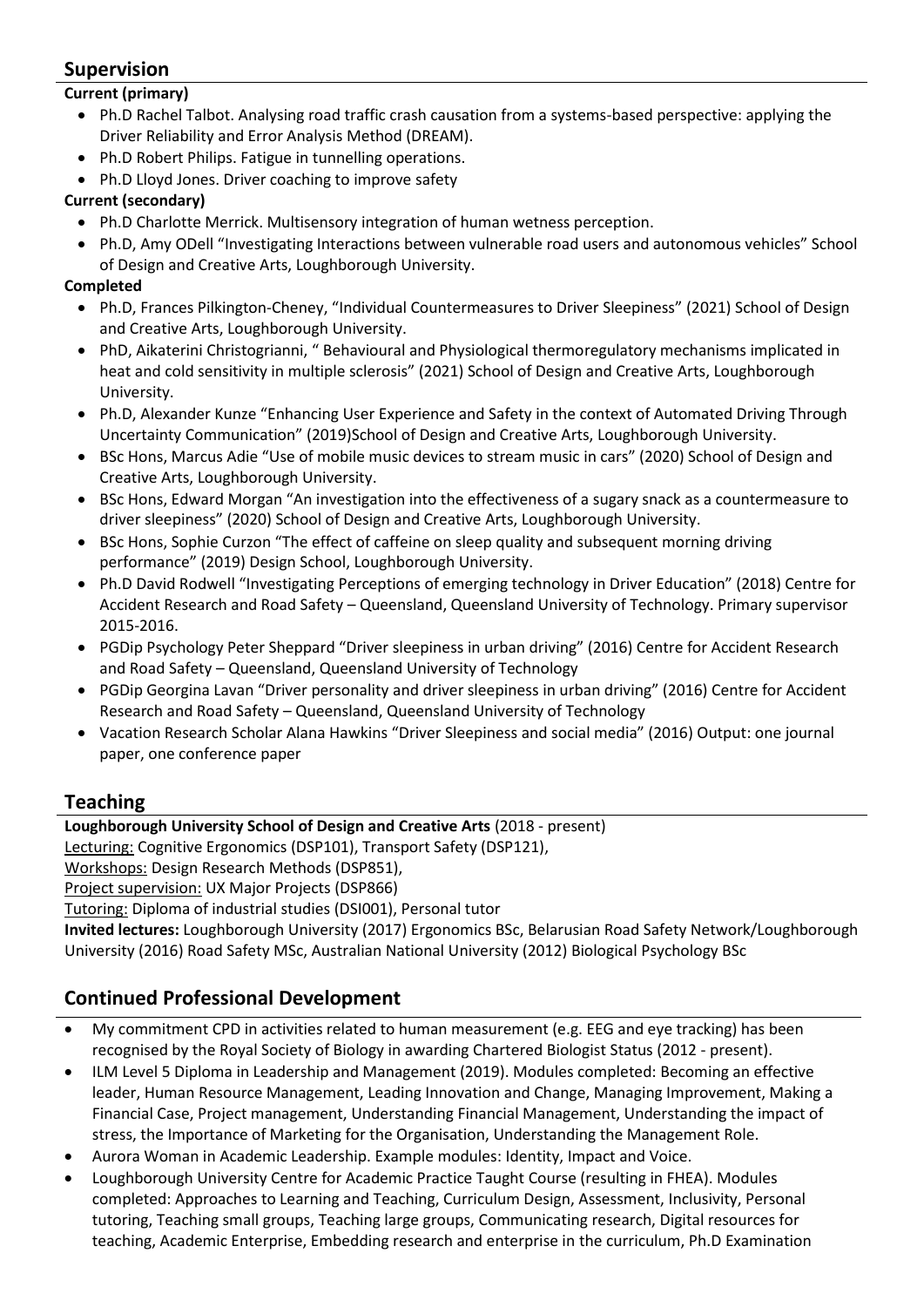# **Research and Enterprise funding (>£3.5mil total)**

| Internationally        | $\bullet$ | Anund, A, Filtness, A.J et al., (2021) PANACEA Awarded by The European Commission H2020.                                                                                                                                                                                                                  |
|------------------------|-----------|-----------------------------------------------------------------------------------------------------------------------------------------------------------------------------------------------------------------------------------------------------------------------------------------------------------|
| competitive            |           | ~€3.5mil Euro across 17 partners. ~€233k to home institute as PI                                                                                                                                                                                                                                          |
| grants                 | $\bullet$ | Brijs, T, Filtness, A.J et al., (2019). iDreams Awarded by The European Commission H2020.<br>~€6.3mil Euro across 12 partners. ~€960k to home institute as PI                                                                                                                                             |
|                        | $\bullet$ | Thomas, P., Filtness, A.J et al., (2018) Levitate. Awarded by The European Commission<br>H2020. ~€6.4mil across 12 partners. ~€1.4mil to home institute.                                                                                                                                                  |
| National               | $\bullet$ | Filtness, A.J., Talbot R., (2020) Reducing the risk of sleep-related crashes in young drivers.                                                                                                                                                                                                            |
| competitive<br>grants  |           | Awarded by Road Safety Research Grant Funding Support from Department for Transport.<br>£73,746                                                                                                                                                                                                           |
|                        | $\bullet$ | Morris, A., Thomas, P., Filtness, A.J et al., (2019) International Research Centre to Investigate                                                                                                                                                                                                         |
|                        |           | the Effects of Vehicle Automation on Vulnerable Road Users (ICAROS). Awarded by Research                                                                                                                                                                                                                  |
|                        |           | England International Investment Initiative Funding (I3). ~£1.4mil across 3 partners. £435k to                                                                                                                                                                                                            |
|                        |           | home institute.                                                                                                                                                                                                                                                                                           |
|                        | $\bullet$ | Watson, B., Bates, L., & Filtness, A. J. (2014, June) Developing and evaluating a theoretically<br>grounded novice driver education program incorporating simulators. Awarded by Australian                                                                                                               |
|                        |           | Research Council Linkage Projects. \$203,000, plus \$75,000 partner contribution.                                                                                                                                                                                                                         |
|                        | $\bullet$ | Beanland, V., & Filtness, A. J. (2014, July) Effects of sleep loss on change detection while<br>driving. Awarded by the NRMA-ACT Road Safety Trust. \$51,814 home institute PI                                                                                                                            |
| Commercial<br>contract | $\bullet$ | Filtness, A.J. (2020, Jan). Review of Go-Ahead fatigue event data collection form. Awarded by<br>Go-Ahead London Ltd.,.                                                                                                                                                                                   |
| research               | $\bullet$ | Filtness, A. J., Waterson, P. (2019, Dec) Understanding the factors affecting safety behaviours                                                                                                                                                                                                           |
|                        |           | of controllers of site safety (COSSs). Awarded by Rail Accident Investigation Branch £22,855.                                                                                                                                                                                                             |
|                        | $\bullet$ | Filtness, A. J., Anund, A (2018, July). London Bus Driver Fatigue. Awarded by Transport For<br>London.                                                                                                                                                                                                    |
|                        | $\bullet$ | Filtness, A.J, Haslam, R., Gibb, A., Jones, W., (2018, May). Investigating fatigue in tunnelling                                                                                                                                                                                                          |
|                        |           | workers. Awarded by Tideway                                                                                                                                                                                                                                                                               |
|                        | $\bullet$ | Debnath, A., Haworth., N., Filtness A.J. Demmel, S. (2015 Oct). Road User Interaction with<br>worksites                                                                                                                                                                                                   |
|                        | $\bullet$ | Wishart, D., Biggs, B., Filtness, A.J., Watson, A., Rowland, B., Schramm, A, Haworth, N. (2015,<br>Mar). Research proposal to reduce the crash involvement of taxis in Queensland: Situational<br>analysis and crash and exposure analyses. Awarded by the Motor Accident Insurance<br>Commission (MAIC). |
|                        |           | Freeman, J., Watson, A., Filtness, A.J., Wilson, H., Siskind V. (2015, Feb). Understanding                                                                                                                                                                                                                |
|                        |           | drink-drivers, their re-offence and crash rates and the impact of sanctions. Awarded by<br>VicRoads, State Government of Victoria.                                                                                                                                                                        |
|                        | $\bullet$ | Laure, G., Filtness, A.J., Wood, J., Naweed, A., Rakotoniraiy, A (2015, Jan). Review of stop sign                                                                                                                                                                                                         |
|                        |           | level crossing sighting distance. Awarded by Australasian Centre for Rail Innovation.                                                                                                                                                                                                                     |
|                        | $\bullet$ | Rakotonirainy, A., Filtness, A. J*., Demmel, S., Blackman, R., Wishart D (2014, Dec). Literature<br>and Product Review of Motorcycle Instrumentation Systems for Naturalistic Riding Studies.                                                                                                             |
|                        |           | Awarded by Transport for New South Wales.<br>Smith, S., Filtness, A.J*., Rowland, B. (2014, Nov) Review of taxi driver fatigue. Awarded by                                                                                                                                                                |
|                        | $\bullet$ | Transport for New South Wales.                                                                                                                                                                                                                                                                            |
|                        |           | Freeman, J., Armstrong, K., Palk, G., Filtness, A. J*., Davey, J., & Kiata-Holland, E. (2014, April)<br>Drug driving policy review. Awarded by Transport for New South Wales                                                                                                                              |
|                        | $\bullet$ | Watson, B., Bates, L., Filtness, A. J., & Fleiter, J. (2013, August) Research services to                                                                                                                                                                                                                 |
|                        |           | investigate how changing driver training in the Queensland licensing system would affect                                                                                                                                                                                                                  |
|                        |           | road safety. Awarded by Queensland Department of Transport and Main Roads.                                                                                                                                                                                                                                |
|                        | $\bullet$ | Rakotonirainy, A., Filtness, A. J*., Larue, G., & Schramm, A. (2013, July) Ability to absorb                                                                                                                                                                                                              |
|                        |           | information from electronic and static signs (Austroads NT1782). Partnership program<br>contract with ARRB. Awarded by ARRB.                                                                                                                                                                              |
|                        | $\bullet$ | Freeman, J., Filtness, A. J, Armstrong, K., Sheehan, M. & Fleiter, J. (2013, February) Options                                                                                                                                                                                                            |
|                        |           | for rehabilitation in alcohol interlock programs (SS1755). Awarded by Austroads.                                                                                                                                                                                                                          |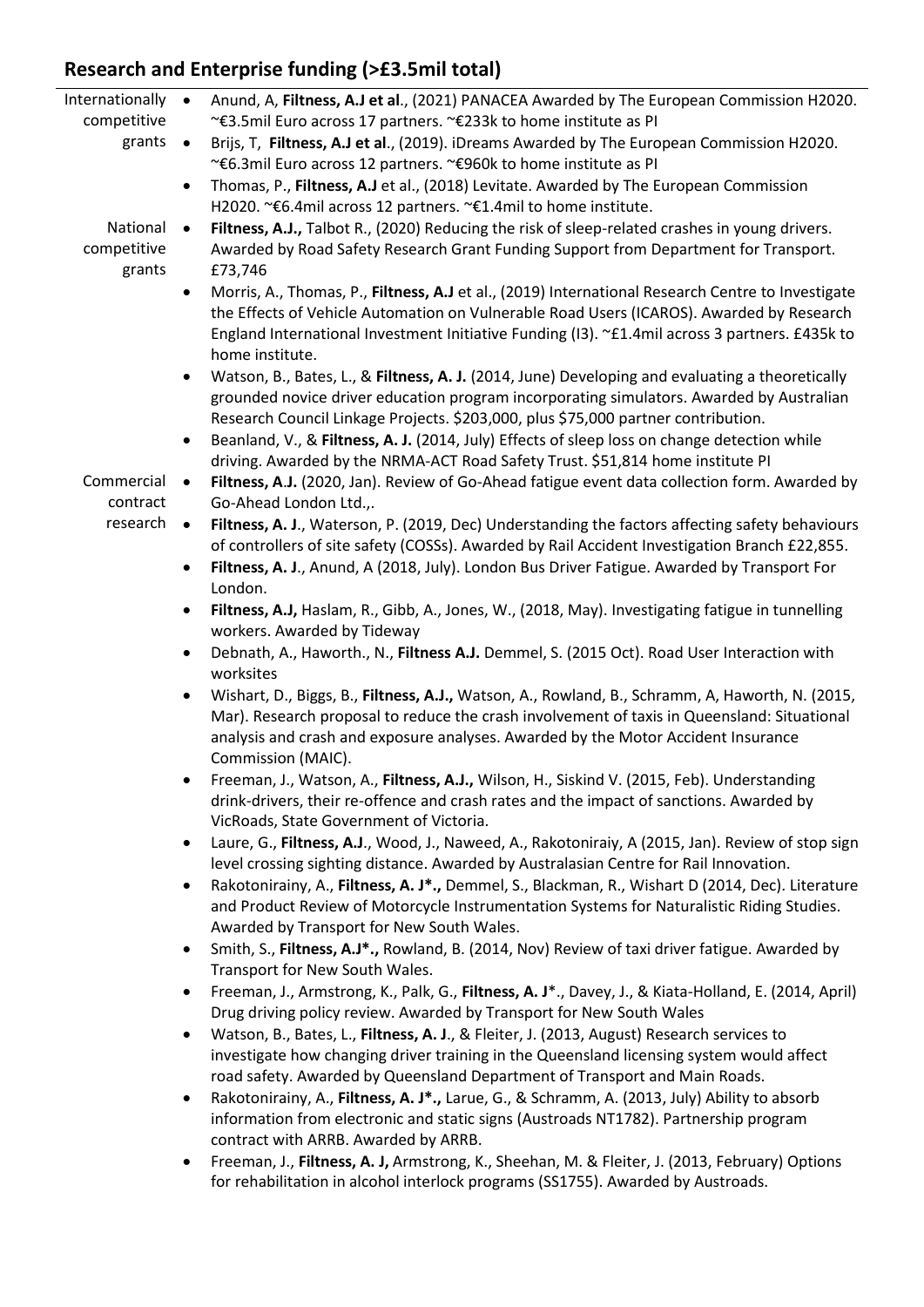- Rudin-Brown, C. M., **Filtness, A. J.,** Lenné, M. G., & Young, K. L. (2011, July) Operational Pilot of electronic work diaries (EWD) and speed monitoring systems Stage 1. Awarded by Transport Certification Australia Ltd. (TCA)
- Rudin-Brown, C. M, **Filtness, A. J**., Lenné, M. G., Logan, D., & Young, K.L. (2011, April) TCA Electronic Work Diaries – Operational Pilot. Awarded by TCA
- Competitive Internal University • **Filtness A.J.,** Smith S (2015, May) Caffeine and rear-end crashes in urban driving; developing a new test paradigm. Awarded by Queensland University of Technology Institute of Health and Biomedical Innovation.

Grants • • Freeman J., Larue G., **Filtness A.J.,** Delhomme P (2015, May) Good intention but bad judgement? An intelligent transport system study to examine objective and subjective driving performance. Awarded by Queensland University of Technology Institute of Health and Biomedical Innovation

- Naweed, A, **Filtness, A.J.** (2014, Oct) Human factors in Transport Exchange Program: Fatigue and SPAD risk. Awarded by Health Collaborative Research Network (CRN) Universtiy Exchange Program.
- **Filtness, A. J.** (2014, Aug) Understanding sleepy drivers: towards development of a targeted intervention. Mentors: Smith, S., & Anund, A. Awarded by Queensland University of Technology, Institute of Health and Biomedical Innovation Early Career Research award scheme.
- **Filtness, A. J.**, Davey J., & Beanland, V. (2013, August) Proof of concept investigation into time of day effects on attentional blink. Awarded by Queensland University of Technology Institute of Health and Biomedical Innovation.

**\***Project Manager

#### **Publications and Research Output**

| Peer<br>reviewed | 1. | Maynard, S., Miller, K., & Filtness, A., (2022) Keeping the service running: Examining working<br>relationships and workload of London bus network iBus controllers. Applied Ergonomics, 98,                                                                     |
|------------------|----|------------------------------------------------------------------------------------------------------------------------------------------------------------------------------------------------------------------------------------------------------------------|
| Journal          |    | 103577                                                                                                                                                                                                                                                           |
| Articles         | 2. | Morris, A. P., Haworth, N., Filtness, A., Nguatem, D. P. A., Brown, L., Rakotonirainy, A., &<br>Glaser, S. (2021). Autonomous Vehicles and Vulnerable Road-Users-Important<br>Considerations and Requirements Based on Crash Data from Two Countries. Behavioral |
|                  |    | Sciences, 11(7), 101.                                                                                                                                                                                                                                            |
|                  | 3. | Forsman, A., Anund, A., Skyving, M, Filtness, A.J (2021). Injury crashes and relationship with                                                                                                                                                                   |
|                  |    | disease causing excessive day time sleepiness. Traffic Injury Prevention, 22(4), 272-277                                                                                                                                                                         |
|                  | 4. | Michelaraki E., Katrakaza C., Yannia, G., Filtness, A.J., Talbot R., Hancox, G., Pilkington-                                                                                                                                                                     |
|                  |    | Cheney F., Brijs K., Ross, V., Dirix, H., Neven A., Paul, R., Brijs, T., Fortsakis, P., Frantzola E.K.,                                                                                                                                                          |
|                  |    | Taveira R (2021). Post-trip Safety Interventions: State of the art challenges and practical                                                                                                                                                                      |
|                  |    | implications. Journal of Safety Research.                                                                                                                                                                                                                        |
|                  |    | 5. Walker, G., Mendes, L. M. N., Lenne, M., Young, K., Stevens, N., Read, G., Beanland V.,                                                                                                                                                                       |
|                  |    | Filtness, A., Stanton, N., & Salmon, P. (2021) Modelling driver decision-making at railway                                                                                                                                                                       |
|                  |    | level crossings using the abstraction decomposition space. Cognition, Technology & Work, 1-                                                                                                                                                                      |
|                  |    | 13.                                                                                                                                                                                                                                                              |
|                  | 6. | Maynard, S., Filtness, A., Miller, K., & Pilkington-Cheney, F. (2021). Bus driver fatigue: A<br>qualitative study of drivers in London. Applied Ergonomics, 92, 103309.                                                                                          |
|                  |    | 7. Filtness, A. J., Beanland, V., Miller, K. A., Larue, G. S., & Hawkins, A. (2020). Sleep loss and                                                                                                                                                              |
|                  |    | change detection in simulated driving. Chronobiology International                                                                                                                                                                                               |
|                  | 8. | Pilkington-Cheney, F., Filtness, A. J., & Haslam, C. (2020). A qualitative study exploring how                                                                                                                                                                   |
|                  |    | city bus drivers manage sleepiness and fatigue. Chronobiology international.                                                                                                                                                                                     |
|                  | 9. | Maynard, S., Jones, W., Filtness, A., Gibb, A., & Haslam, R. (2021) Going underground:                                                                                                                                                                           |
|                  |    | fatigue and sleepiness in tunnelling operations. Applied Ergonomics, 90, 103237                                                                                                                                                                                  |
|                  |    | 10. Miller, K. A., Filtness, A. J., Anund, A., Maynard, S. E., & Pilkington-Cheney, F. (2020).                                                                                                                                                                   |
|                  |    | Contributory factors to sleepiness amongst London bus drivers. Transportation Research                                                                                                                                                                           |
|                  |    | Part F: Traffic Psychology and Behaviour, 73, 415-424.                                                                                                                                                                                                           |
|                  |    | 11. Filtness, A.J, Hickman, J, Mabry, J.E, Glenn, , Mao H, Camden, M, Hanowski, R.J (2020).                                                                                                                                                                      |
|                  |    | Associations between high caffeine consumption, driving safety indicators, sleep and health                                                                                                                                                                      |
|                  |    | behaviours in truck drivers. Safety Science, 126.                                                                                                                                                                                                                |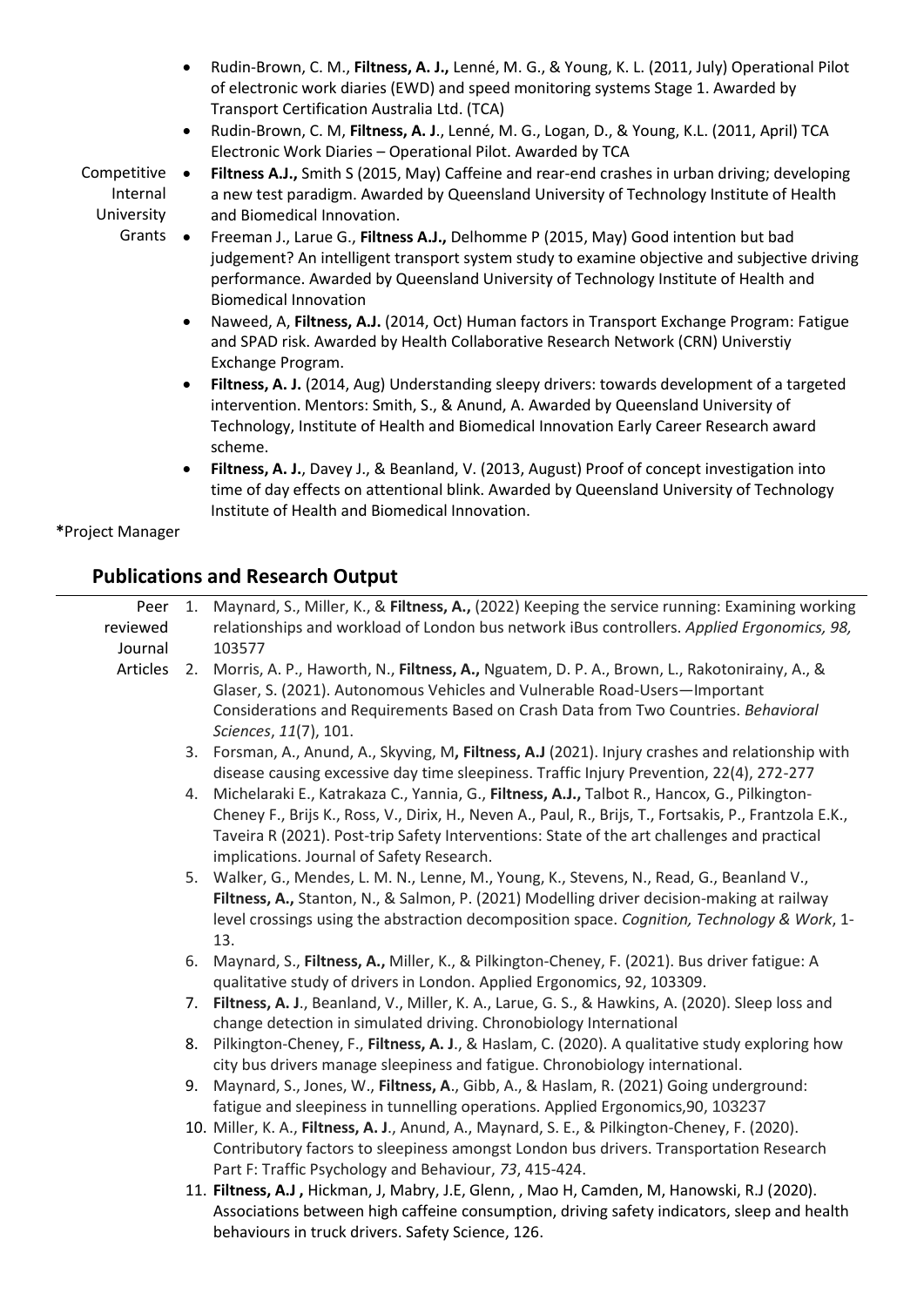- 12. Shenfield, L., Beanland, V**., Filtness, A.,** & Apthorp, D. (2020). The impact of sleep loss on sustained and transient attention: an EEG study. PeerJ, 8, e8960.
- 13. Pilkington-Cheney, F., **Filtness, A.J.,** Jones, W., Maynard, S., Gibb, A.G.F., Haslam, R. (2020) Biomathematical modelling for fatigue management in construction. Proceedings of the Institution of Civil Engineers – Civil Engineering. March, 1-6.
- 14. Pilkington-Cheney, F., **Filtness, A.J.,** Haslam C. (2019) Sleepiness, shift work and sleep related road crashes. Journal of Personal Injury Law. Issue 4. 231-238.
- 15. Samuel, O., Walker, G., Salmon, P., **Filtness, A**., Stevens, N., Mulvihill, C., Payne S & Stanton, N. (2019). Riding the emotional roller-coaster: Using the circumplex model of affect to model motorcycle riders' emotional state-changes at intersections. Transportation Research Part F: Traffic Psychology and Behaviour, 66, 139-150.
- 16. Bates, L., Hawkins, A., **Filtness, A**. & Larue, G. (2019). Simulators, driver education and disadvantaged groups: A scoping review, Journal of the Australasian College of Road Safety
- 17. Rodwell, D., Hawkins, A., Haworth, N., Larue, G., Bates, L., & **Filtness, A**. (2019). What do driver educators and young drivers think about driving simulators? A qualitative draw-andtalk study. Transportation Research Part F, 62:282-293.
- 18. Papadimitriou,E., **Filtness, A.J.,** Theofilatos, A., Ziakopoulos, A., Quigle, C & Yannis, G. (2019). Reviewing and ranking of crash risk factors related to the road infrastructure. Accident analysis and prevention, 125, 85-97.
- 19. Bates, L., Hawkins, A., Rodwell, D., Anderson, L., Watson, B., **Filtness, A. J**., & Larue, G. S. (2019). The effect of psychosocial factors on perceptions of driver education using the goals for driver education framework. *Transportation research part F: traffic psychology and behaviour*, *66*, 151-161.
- 20. Salmon, P., Read, G., Beanland, V., Thompson, J., **Filtness, A.,** Hulme, A., McClure R & Johnston, I. (2019) Bad behaviour or societal failure? Perceptions of the factors contributing to drivers' engagement in the fatal five driving behaviours. Applied Ergonomics, 74, 162-171
- 21. Pérez, K., Weijermars, W., Bos, N., **Filtness, A.J.,** Bauer, R., Johannsen, H., Nuyttens, N., Pascal, L., Thomas, P., Olabarria, M. (2019) Implications of estimating road traffic serious injuries from hospital data. Accident Analysis and Prevention 130,125-135.
- 22. Kunze, A., Summerskill, S. J., Marshall, R., & **Filtness, A. J.** (2019). Function-Specific Uncertainty Communication in Automated Driving. *International Journal of Mobile Human Computer Interaction (IJMHCI)*, *11*(2), 75-97.
- 23. Martensen, H., Diependaele, K., Daniels, S., Van den Berghe, W., Papadimitriou, E., Yannis, G., Van Schagen, I., Weijermars, W., Wihnen W., **Filtness, A.,** Talbot, R., Thomas P., Machata, K., Aigner-Breuss, E., Kaiser, S., Hermitte, T., Thomson, R. & Elvik, R (2018). The European road safety decision support system on risks and measures. Accident Analysis & Prevention.
- 24. Kunze, A., Summerskill, S. J., Marshall, R., & **Filtness, A. J**. (2018). Automation Transparency: Implications of Uncertainty Communication for Human-Automation Interaction and Interfaces. Ergonomics, 66(3) 345-260.
- 25. Rodwell, D., Hawkins, A., Haworth, N., Larue, G., Bates, L., & **Filtness, A.** (2018) A mixedmethods study of driver education informed by the Goals for Driver Education: Do educators and young drivers agree on what was taught?, Safety Science, 108, 140-148.
- 26. Weijermars, W., Bos, N., Schoeters, A., Meunier J., Nuyttens N., Dupont, E., Machata K., Bauer R., Perez K., Martin, J., Johansson H., Filtness, A., Brown., Thomas P (2018) Serious road traffic injuries in Europe, Lessons from the EU research project SafetyCube. Transportation Research Record.
- 27. Larue, G., **Filtness, A.J.,** Wood, J., Demmel, S., Watling, C., Naweed, A., Rakotonirainy, A (2018) Is it safe to cross? Identification of trains and their approach speed at level crossings. Safety Science, 103, 33-42.
- 28. Weijermars, W., Bos, N., **Filtness, A.J**., Brown, L., Bauer, R., Dupont, E., Martin, J.L., Perez, K., Thomas, P. (2018). Burden of injury of serious road injuries in six EU countries. Accident Analysis and Prevention, 111, 184-192.
- 29. **Filtness A.J.,** Beanland V., Sleep loss and change detection in driving scenes. (2018) Transportation Research Part F. 57, 10-22
- 30. Beanland, V., Salmon, P., **Filtness, A.J.,** Lenné M.G, Stanton, N. (2017) To stop or not to stop: Contrasting compliant and non-compliant driver behaviour at rural rail level crossings. Accident Analysis and Prevention, 108, 209-219.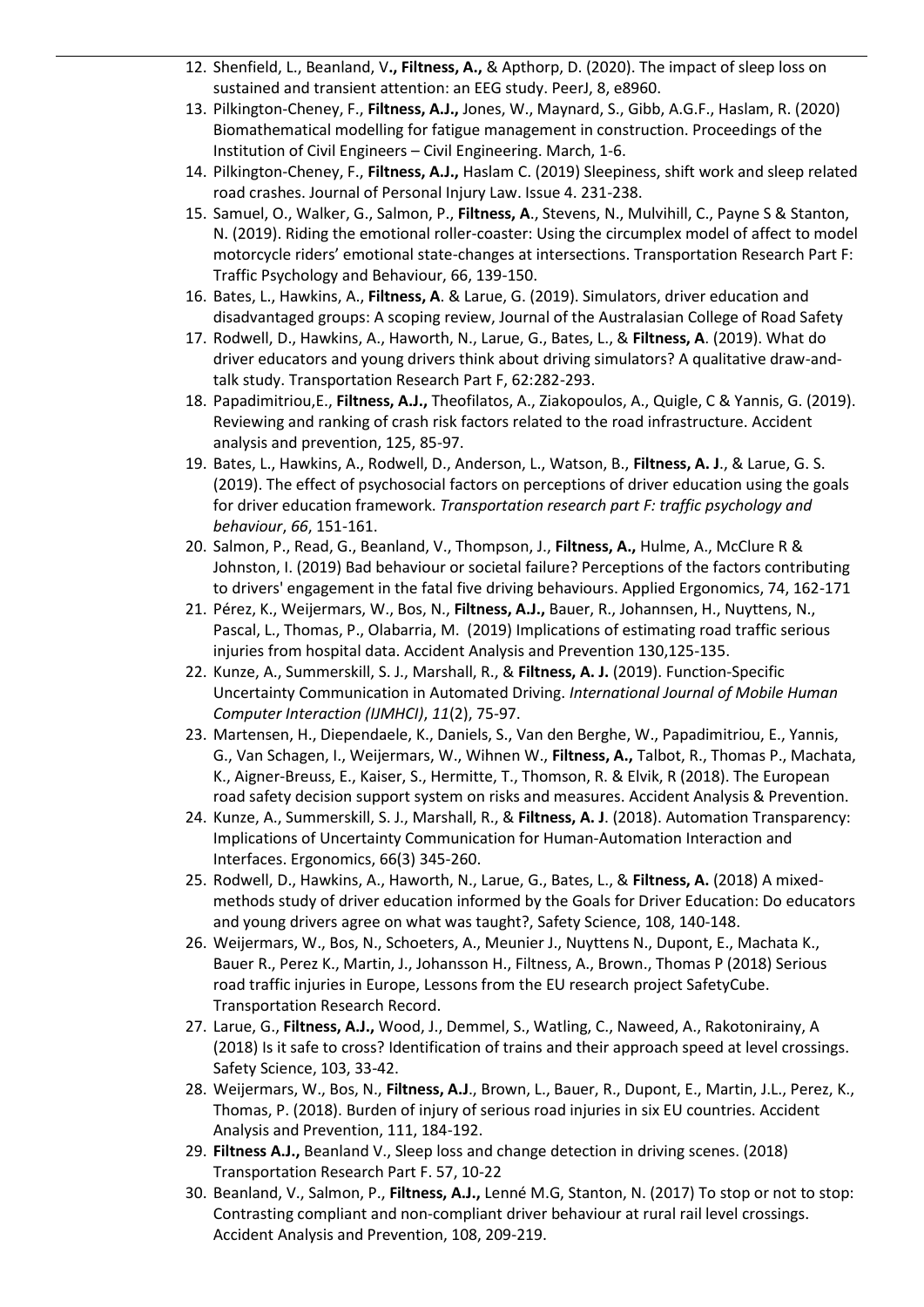- 31. Watson, A., Freeman, J., Imberger, K., **Filtness, A.J**., Wilson, H., Healy, D., Cavallo, A (2017) The effects of licence disqualification on drink-drivers:is it the same for everyone?. Accident Analysis and Prevention, 107, 40-47.
- 32. **Filtness A.J.,** Larue G., Schramm A., Fuller J., Rakotonirainy A., Han C., Cairney P.(2017) Safety implications of co-locating road signs: a driving simulator investigation. Transportation Research Part F, 47, 187-198
- 33. Cox J., Beanland V., **Filtness A.J.** (2017) Risk and Safety perception on urban and rural roads: Effects of environmental features, driver age and risk sensitivity. Traffic Injury Prevention, 18 (7), 703-710.
- 34. Beanland V., **Filtness A.J.,** Jeans R. (2017) Change detection in urban and rural driving scenes: Effects of change target and safety relevance on change blindness. Accident Analysis and Prevention, 100, 111-122.
- 35. **Filtness, A. J**., Armstrong K., Watson A., Simth S.S. (2017) Sleep-related vehicle crashes on low speed roads. Accident Analysis and Prevention, 99 Part A, 279-286.
- 36. **Filtness, A.J.,** Naweed, A. (2017) Causes, consequences and countermeasures to driver sleepiness in the rail industry. Applied Ergonomics, 60, 12-21.
- 37. **Filtness, A. J**., Armstrong K., Watson A., Simth S.S. (2017) Sleep-related crash characteristics: Implications for applying a fatigue definition to crash reports. Accident Analysis and Prevention, 99, Part B, 440-444.
- 38. Hawkins, A., **Filtness, A.J.** (2017) Driver sleepiness on YouTube: A content analysis. Accident Analysis and Prevention, 99, Part B, 459-464.
- 39. Anund, A., Ihstrom, J., Fors C., Kecklund, G., **Filtness, A.J.** (2016) Factors associated with selfreported driver sleepiness in city bus drivers. Industrial Health, 54(4), 337-346.
- 40. Stefanova, T., Burkardt, J-M., **Filtness, A.J.,** Wullems, C., Rakotonirainy, A., Delhomme, P. (2015) Systems-based approach to investigate unsafe pedestrian behaviour at level crossings. Accident Analysis and Prevention, 81, 167-186
- 41. Cain, S.W., **Filtness A.J.,** Phillips, C., Anderson, C. (2015) Enhanced preference for high fat foods following a simulated night shift. Scandinavian Journal of Work, Environment and Health. 41(3), 288-93
- 42. **Filtness A.J.,** Goode N., Cook R. (2014) Causal factors of hot air ballooning incidents: identification, frequency and potential impact. Aviation, Space and Environmental Medicine, 85(12), 1190-1198.
- 43. **Filtness, A. J**., Mackenzie, J., Armstrong K. (2014). Longitudinal change in sleep and daytime sleepiness in postpartum women. PLOS ONE, 9 (7), e103513.
- 44. Salmon P.M., Lenné M.G., Walker G. Stanton N.A., **Filtness, A. J.** (2014). Using the Event Analysis of Systemic Teamwork (EAST) to explore conflicts between different road user groups when making right hand turns at urban intersections. Ergonomics, 57(11), 1628-1642.
- 45. **Filtness A.J.,** Anund A., Fors C., Ahlström C., Åkerstedt T., Kecklund G. (2014). Sleep related eye symptoms and their potential for identifying driver sleepiness. Journal of Sleep Research, 23(5), 568-575.
- 46. **Filtness A. J.,** Mitsopoulos-Rubens E., Rudin-Brown M (2014). Police officer in-vehicle discomfort: appointments carriage method and vehicle seat features. Applied Ergonomics, 45(4), 1247-1256.
- 47. Salmon P.M., Lenné M.G., Walker G. Stanton N.A., **Filtness, A. J**. (2014) Exploring schemadriven differences in situation awareness across road users: an on-road study of driver, cyclist and motorcyclist situation awareness. Ergonomics, 57(2), 191-209
- 48. Armstrong K., **Filtness A. J.,** Watling C., Barraclough P., Haworth N. (2013). Efficacy of proxy definitions for identification of fatigue/sleep-related crashes: an Australian evaluation. Transportation Research Part F, 21, 242-252
- 49. **Filtness A. J.,** Rudin-Brown M., Mulvihill C.M., Lenné M.G. (2013). Impairment of simulated motorcycle riding performance under low dose alcohol. Accident Analysis and Prevention, 50, 608-615.
- 50. Rudin-Brown M., **Filtness A. J**., Allen A., Mulvihill, C.M. (2013). Performance of a cognitive, but not visual, secondary task interacts with alcohol-induced balance impairment in novice and experienced motorcycle riders . Accident Analysis and Prevention, 50, 895-904.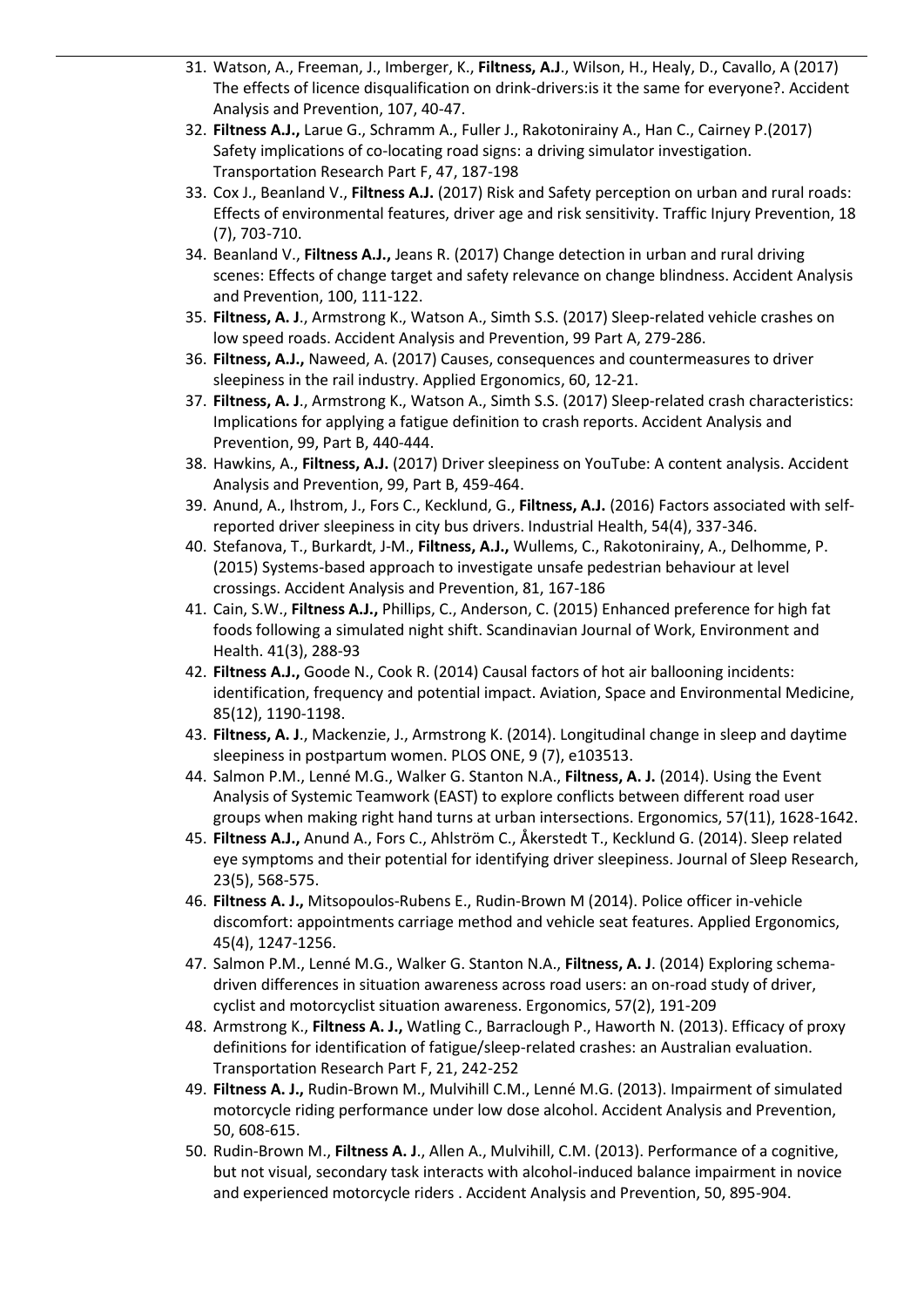- 51. **Filtness A. J**., Reyner L. A., Horne J. A. (2012). One night's CPAP withdrawal in otherwise compliant OSA patients: marked driving impairment but good awareness of increased sleepiness. Sleep and Breathing, 16(3), 865-871.
- 52. **Filtness A. J**., Reyner L. A., Horne J. A. (2012). Driver sleepiness comparisons between young and older men during a monotonous afternoon simulated drive. Biological Psychology, 89(3), 580 – 583.
- 53. **Filtness A.J**., Reyner L.A., Horne J.A. (2011). Moderate sleep restriction in treated older male OSA participants: greater impairment during monotonous driving compared with controls. Sleep Medicine, 12(9), 838-843.

Peer Reviewed Conferenc e Papers

- 1. Michelarakia, E., Katrakazas, C., Yannis, G., **Filtness, A**., Talbot, R., Hancox, G., Pilkington-Cheney, F., Brijs T., Brijs, K., Ross, V., Dirix, H., Neven, A., Paul, R., Fortsakis, P., Frantzola, EK & Taveira, R. (2021 Oct) State-of-the-art Technolgies for Post Trip Safety Interventions. *In Proceedings of the 7th Humanish Conference, Rhodes, Greece.*
- 2. Pilkington-Cheney, F., Afghari, A., **Filtness, A.,** Papadimitriou, E., Lourenco, A & Brijs T (June 2021). The iDREAMS intervention strategies to reduce driver fatigue and sleepiness for different transport modes. *In Proceedings of the 7th International IEEE Conference on Models and Technologies for Intelligent Transportation Systems.*
- 3. Dragomanovits, A., Yannis, G., Roussou, J., Elvik, R., Hu, B., Millonig, A., **Filtness, A.J** & Thomas, P. (2020, Apr) Developing a Policy Support Tool for Connected and Automated Transport Systems. TRA
- 4. Kunze, A., Summerskill, S. J., Marshall, R., & **Filtness, A. J**. (2019, Sept). Conveying Uncertainties Using Peripheral Awareness Displays in the Context of Automated Driving. In *Proceedings of the 11th International Conference on Automotive User Interfaces and Interactive Vehicular Applications* (pp. 329-341).
- 5. Kunze, A., Summerskill, S. J., Marshall, R., & **Filtness, A. J.** (2018, Sept). Evaluation of variables for the communication of uncertainties using peripheral awareness displays. In *Adjunct Proceedings of the 10th International Conference on Automotive User Interfaces and Interactive Vehicular Applications* (pp. 147-153).
- 6. Kunze, A., Summerskill, S. J., Marshall, R., & **Filtness, A. J.** (2018, Sept). Augmented reality displays for communicating uncertainty information in automated driving. In *Proceedings of the 10th International Conference on Automotive User Interfaces and Interactive Vehicular Applications* (pp. 164-175).
- 7. Kunze, A., Summerskill, S. J., Marshall, R., & **Filtness, A. J.** (2018, Sept). Preliminary evaluation of variables for communicating uncertainties using a Haptic seat. In *Adjunct Proceedings of the 10th International Conference on Automotive User Interfaces and Interactive Vehicular Applications* (pp. 154-158).
- 8. Rodwell, D., Hawkins, A., Haworth, N., Larue, G., Bates, L. & **Filtness, A.** (2018, Jan). Using drawings to probe young driver and driver educator understanding of simulators, Transportation Research Board, Washington.
- 9. Hawkins, A., Belsham, D., Bates, L., **Filtness, A. J.,** Larue, G. S., Rodwell, D., & Makin, S. (2018, October). Technology and driver education for Indigenous Australians. In *Australasian Road Safety Conference, 2018, Sydney, New South Wales, Australia*.
- 10. Yannis, G., Papadimitriou, E., Theofilatos, A., Thomas, P., **Filtness, A.,** Martensen, H., ... & Kaiser, S. (2018). SafetyCube-the European Road Safety Decision Support System. *the Proceedings of the Transport Research Arena, Vienna*.
- 11. Martensen, H., Diependaele, K., Van den Berghe W.,Papadimitriou E., Yannis, G., Van Schagen I,. Weijermars W., Wijne W., Filtness A.J., Thomas, P., Machata K., Aigner0Breuss, Kaiser, S., Hermitte T., Thomson R. (Oct 2017). SafetyCube: Building a Decision Support System on Risks and Measures. Road Safety and Simulation Conference. The Hague, Netherlands.
- 12. Hawkins, A**., Filtness, A**., & Fleiter, J. (2017, October). Lost in Translation? A Humorous International Driver Sleepiness Advertisement Viewed by Australian Young Drivers. In *Australasian Road Safety Conference, 2017, Perth, Western Australia, Australia*.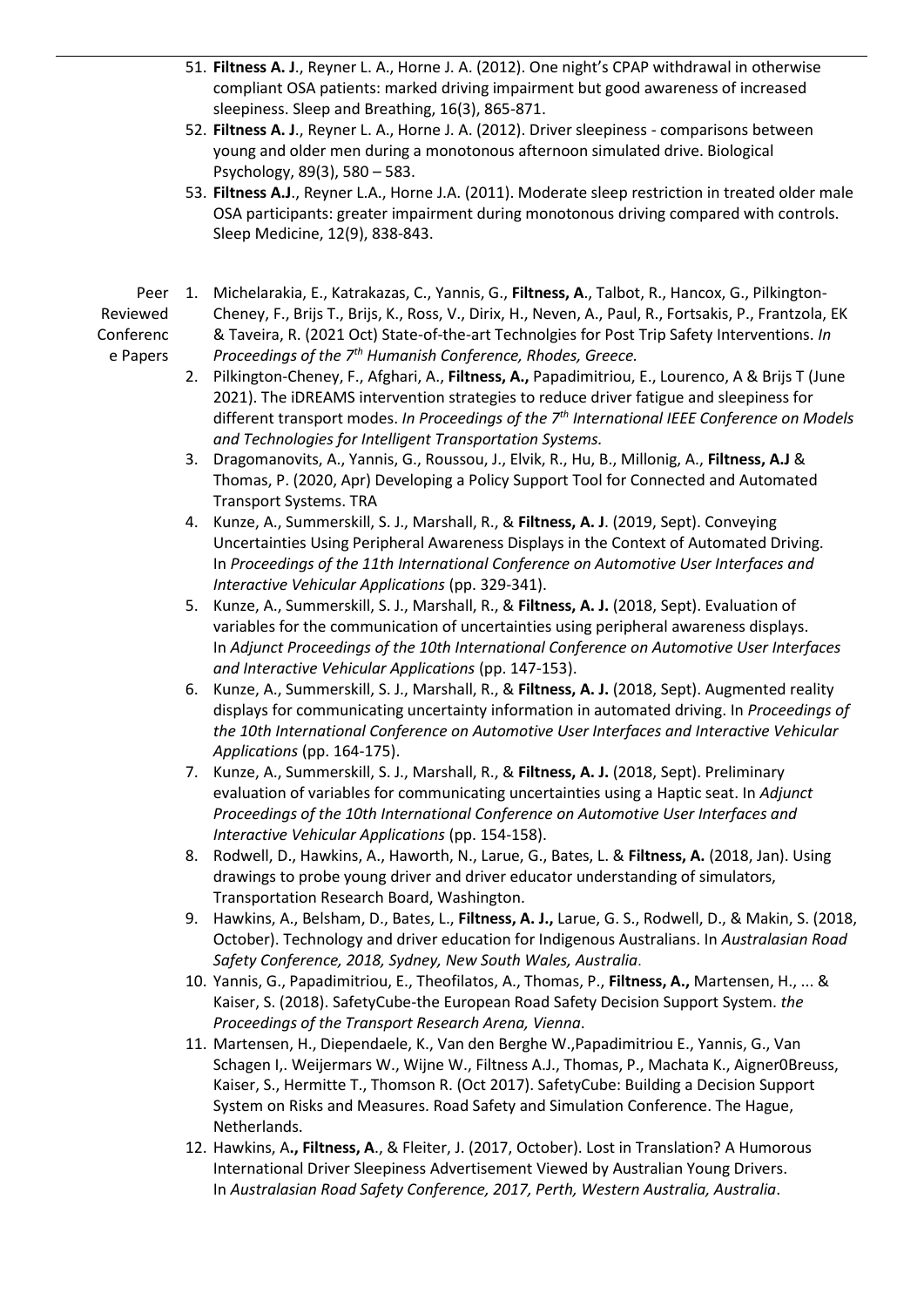- 13. Salmon, P., Read, G., Beanland, V., Thompson, J., **Filtness, A.J.,** Johnston I (2017). From on High? A systems analysis of the contributory factors that lead to the fatal five behaviours. Australasian Road Safety Conference, 10 – 12 October, Perth.
- 14. Kunze, A., Summerskill, S. J., Marshall, R., & **Filtness, A. J.** (2017, September). Enhancing driving safety and user experience through unobtrusive and function-specific feedback. In *Proceedings of the 9th International Conference on Automotive User Interfaces and Interactive Vehicular Applications Adjunct* (pp. 183-189).
- 15. Talbot R., Waterson P., Spuzlo G., **Filtness A.J.** (2016, June 30 July1) Fatal and Serious Pedal Cycle and Truck Collisions in the UK: A Systems Approach. Paper submitted to European Conference on Human Centre Design for Intelligent Transport Systems.
- 16. Larue, G., **Filtness A.J.,** Wood, J., Demmel, S., Naweed A., Rakotonirainy A. (2016, May) Visual performance at passive level crossing with long sighting distance. Paper presented at the Conference on Railway Excellence (CORE), Melbourne, Australia.
- 17. Han C., Cairney P., **Filtness A.J.,** Larue G., Schramm A., Rakotonirainy A. (2016, Jan). Driver's ability to absorb information from co-located signs along motorways. Paper presented at Transportation Research Board 95<sup>th</sup> Annual Meeting. Washington, USA.
- 18. Hawkins A., **Filtness A.J.** (2015, October). In-vehicle filming of driver fatigue on YouTube: vlogs, crashes and bad advice. Paper presented at Australasian Road Safety Conference. Gold Coast, Australia.
- 19. Watson A., Imberger K., Cavallo A., Healy D., **Filtness A.J**., Wilson H., Freeman J., Catchpole J. (2015, October). Understanding drink drivers, their re-offence and crash rates and impact of sanctions in Victoria. Paper presented at Australasian Road Safety Conference. Gold Coast, Australia.
- 20. **Filtness A.J.,** Goode N., Cook R. (2015, July 26-30) Incident and near miss reporting culture in recreational hot air ballooning. Paper presented at the Applied Human Factors and Ergonomics conference. Las Vegas, USA.
- 21. Salmon P.M., Lenné M., Beanland V., Young K., **Filtness A.J.,** Stanton N, Read, G. (2014, November 12-14). From the Bush to the Burbs: an on-road study of driver situation awareness at rural and urban railway level crossings. Paper presented at the Australasian Road Safety Research, Policing and Education Conference. Melbourne, Australia.
- 22. Lenné M.G., Salmon P., Walker G. H., **Filtness A. J**. (2013, October 23-25). An On-Road Study of Driver and Rider Situation Awareness at Urban Intersections. Paper presented at the 4th International Conference on Road Safety and Simulation. Rome, Italy.
- 23. **Filtness A. J.,** Lenné M. G., Mitsopoulos-Rubens E. (2013, September 4-6). The impact of interface modality on police officers' visual behaviour when using an in-vehicle system. Paper presented at the 3rd International Conference on Driver Distraction and Inattention. Gothenburg, Sweden.
- 24. Mitsopoulos-Rubens E., **Filtness A. J.,** Lenné, M.G (2013, August 28-30). Assessment of police subjective workload and preference for using a voice-based interface during simulated driving. Paper presented at the Australasian Road Safety Research, Policing and Education Conference. Brisbane, Australia.
- 25. Salmon P.M., Lenné M.G., Walker G., **Filtness A. J**. (2013, August 28-30). Complex cognitive interactions in a badly designed world: investigating the underlying causes of collisions between distinct road users. Paper presented at the Australasian Road Safety Research, Policing and Education Conference. Brisbane, Australia.
- 26. Salmon P.M., Lenné M.G., Walker G., **Filtness A. J.** (2013, August 28-30). Investigating the factors influencing cyclist awareness and behaviour: an on-road study of cyclist situation awareness. Paper presented at the Australasian Road Safety Research, Policing and Education Conference. Brisbane, Australia. *Received the Peter Vulcan Award for best research paper for scientific / technical merit of the work; potential contribution to road safety; and originality of approach.*
- 27. Mulvihill C.M, Salmon P.M, **Filtness A. J.,** Lenné M., Walker G. H., Cornelissen M., Young, K.L. (2013, August 28-30). Lane filtering and situation awareness in motorcyclists: an on-road proof of concept study. Paper presented at the Australasian Road Safety Research, Policing and Education Conference. Brisbane, Australia.
- 28. Lenné, M., Salmon P.M., Beanland V., Stanton N.A., **Filtness A. J**. (2013, August 28-30). Onroad driving studies to understand why drivers behave as they do at regional rail level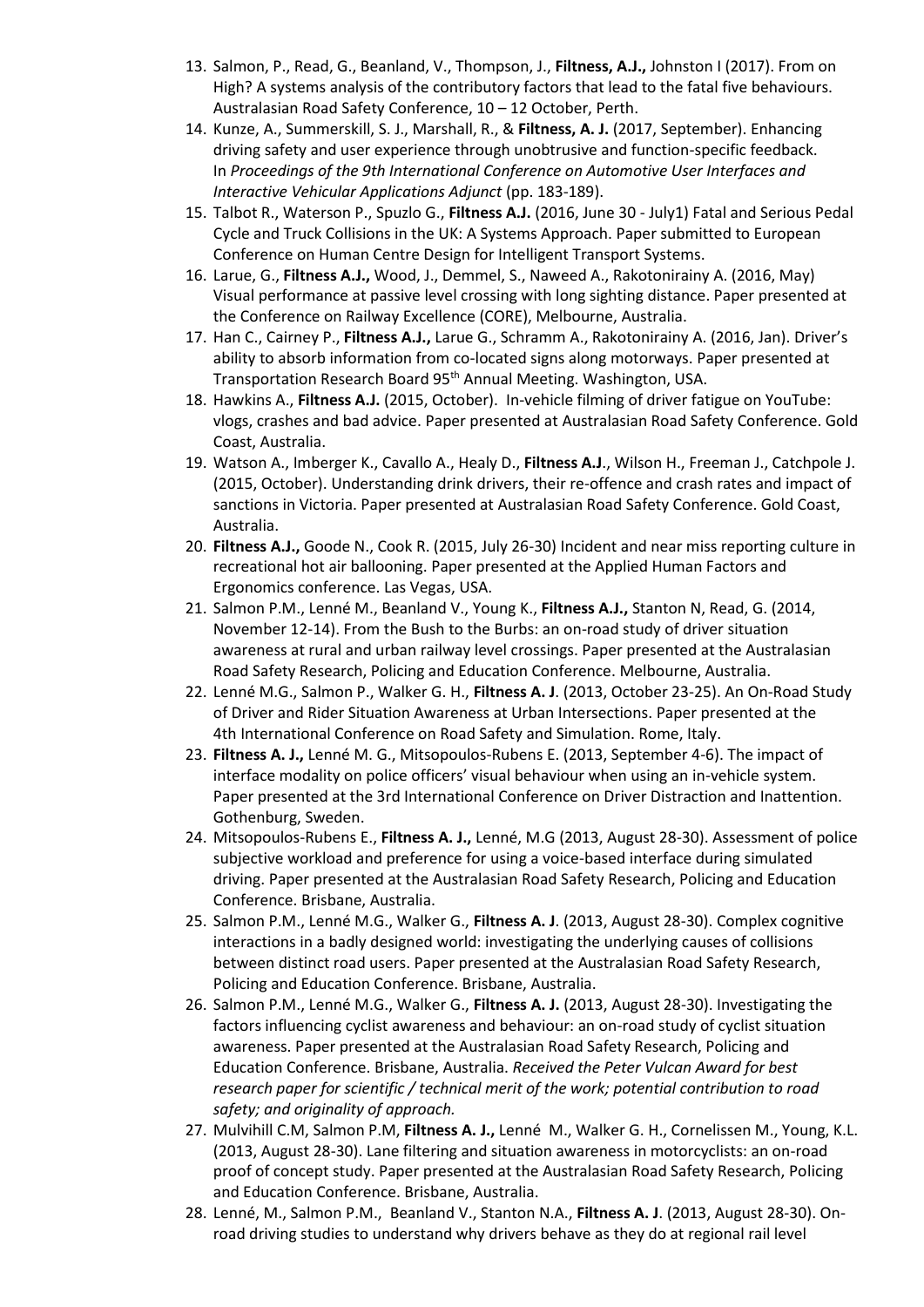crossings. Paper presented at the Australasian Road Safety Research, Policing and Education Conference. Brisbane, Australia.

- 29. Salmon P. M., Lenné M. G., Walker G., **Filtness A. J**. (2013, July 21-26). Awesome foursome? The compatibility of situation awareness across drivers, riders, cyclists, and pedestrians. 15th International Conference on Human-computer interaction. Las Vegas, USA
- 30. Lenné M.G., Salmon P., Beanland V., Walker G. H., Underwood G., **Filtness, A. J**. (2013, June 17-20). Interactions between cars and motorcycles testing underlying concepts through integration of on-road and simulator studies. Paper presented at the 7th International Driving Symposium on Human Factors in Driver Assessment, Training and Vehicle Design. New York, USA.
- 31. **Filtness A. J.,** Rudin-Brown C. M. (2012, October 4-5). Drinking and riding: is subjective workload related to performance? Australasian Road Safety Policing and Education Conference. Wellington, New Zealand.
- 32. Rudin-Brown C. M., Clark B., Allen A., Mulvihill C., **Filtness A. J.** (2011, November 6-9). Do drinking and riding mix? Effects of legal doses of alcohol on balance ability in experienced motorcyclists. Australasian Road Safety Research, Policing and Education Conference. Perth, Australia.
- Scholarly 1. Bates L., **Filtness, A.J.,** Watson B (2018) Driver education and licensing programs. Chapter 4 Book in Safe Mobility: Challenges, methodology and Solutions. Emerald Publishing Limited. 13-36
- Chapters 2. Lenné M. G., Beanland V., Salmon P., **Filtness A. J**., Stanton, N. (2013). Checking for trains: An on-road study of what drivers actually do at level crossings. In Dadashi N., Scott A., Wilson J.R., Mills, A. (Eds.) Rail Human Factors : Supporting reliability, safety and cost reduction. Taylor & Francis. 53-59.
	- 3. Salmon P. M., Beanland V., **Filtness A. J**., Lenné M. G., Stanton N. (2013). Waiting for warning: Driver situation awareness at rural rail level crossings. In Anderson M. (Ed.) Contemporary Ergonomics and Human Factors, Taylor & Francis. 403-410. Bates L., Filtness, A.J., Watson B. Driver education and licensing programs. Chapter 4 in Volume 8: Safe Mobility: Background, Challenges and Solutions.
- Research 1. Hancox, G., Talbot, R., Pilkington-Cheney, F., **Filtness, A.J.,** Brijs K., Brijs, T., Ross, V., Reports Katrakazas, C., Yannis, G., Fortsakis, P., Maples, A., Taveiria R., De Vos, B., Lourenco, A., Mateus, T., Carreiras, C., Haddad, C., Antoniou, C., Amini RE & Kui Y (2020) Simulator and field study organisation and support. Deliverable 5.1 of the H2020 project iDreams.
	- 2. Brijs K, Brijs T, Ross V, Donders E, Vanrompay Y, Wets G, Dirix H, Katrakazas C, Yannis G, Kaiser S, Blass P, Senitschnig N, Furian G, **[Filtness A,](https://lupin.lboro.ac.uk/userprofile.html?uid=12441)** [Talbot R,](https://lupin.lboro.ac.uk/userprofile.html?uid=10104) [Hancox G,](https://lupin.lboro.ac.uk/userprofile.html?uid=20462) [Pilkington-](https://lupin.lboro.ac.uk/userprofile.html?uid=19447)[Cheney F,](https://lupin.lboro.ac.uk/userprofile.html?uid=19447) Fortsakis P, Isaias B, Taveira R, Octicio T, De Vos B, Lourenço A, Gaspar C (2020) Toolbox of recommended interventions to assist drivers in maintaining a safety tolerance zone. Deliverable 3.3 of the H2020 project iDreams
	- 3. Katrakazas C, Michelaraki E, Yannis G, Kaiser S, Senitschnig N, Ross V, Adnan M, Brijs K, Brijs T, [Talbot R,](https://lupin.lboro.ac.uk/userprofile.html?uid=10104) [Pilkington-Cheney F,](https://lupin.lboro.ac.uk/userprofile.html?uid=19447) **[Filtness A,](https://lupin.lboro.ac.uk/userprofile.html?uid=12441)** [Hancox G,](https://lupin.lboro.ac.uk/userprofile.html?uid=20462) Papadimitriou E, Lourenço A, Gaspar C, Carreiras C, Haddad CA, Yang K, Antoniou C, Gruden C, Fortsakis P, Frantzola EK, Taveira R (2020) Toolbox of recommended data collection tools and monitoring methods and a conceptual definition of the Safety Tolerance Zone. Deliverable 3.2 of the H2020 project iDreams.
	- 4. [Talbot R,](https://lupin.lboro.ac.uk/userprofile.html?uid=10104) [Hancox G,](https://lupin.lboro.ac.uk/userprofile.html?uid=20462) [Pilkington-Cheney F,](https://lupin.lboro.ac.uk/userprofile.html?uid=19447) **[Filtness A](https://lupin.lboro.ac.uk/userprofile.html?uid=12441)**, Brijs K, Brijs T, Ross V, Katrakazas C, Haddad CA, Taveria R, Kaiser S, Mateus T (2020) Framework of operational design of experimental work in iDreams. Deliverable 3.1 of the H2020 project iDreams
	- 5. Katrakazas C, Michelaraki E, Yannis G, Kaiser S, Brijs K, Ross V, Dirix H, Neven A, Paul R, Donders E, Brijs T, **[Filtness A,](https://lupin.lboro.ac.uk/userprofile.html?uid=12441)** [Talbot R,](https://lupin.lboro.ac.uk/userprofile.html?uid=10104) [Hancox G,](https://lupin.lboro.ac.uk/userprofile.html?uid=20462) [Pilkington-Cheney F,](https://lupin.lboro.ac.uk/userprofile.html?uid=19447) Fortsakis P, Frantzola E, De Vos B, Taveira R (2020) Technolgies of safety interventions of their effectiveness. Deliverable 2.2 of the H2020 project iDreams.
	- 6. **Filtness A.J,** Waterson, P., Maynard S, Quigley, C. (2020) Understanding the factors affecting safety behaviours of controllers of site safety (COSSs). Report to RAIB. TSRC LU.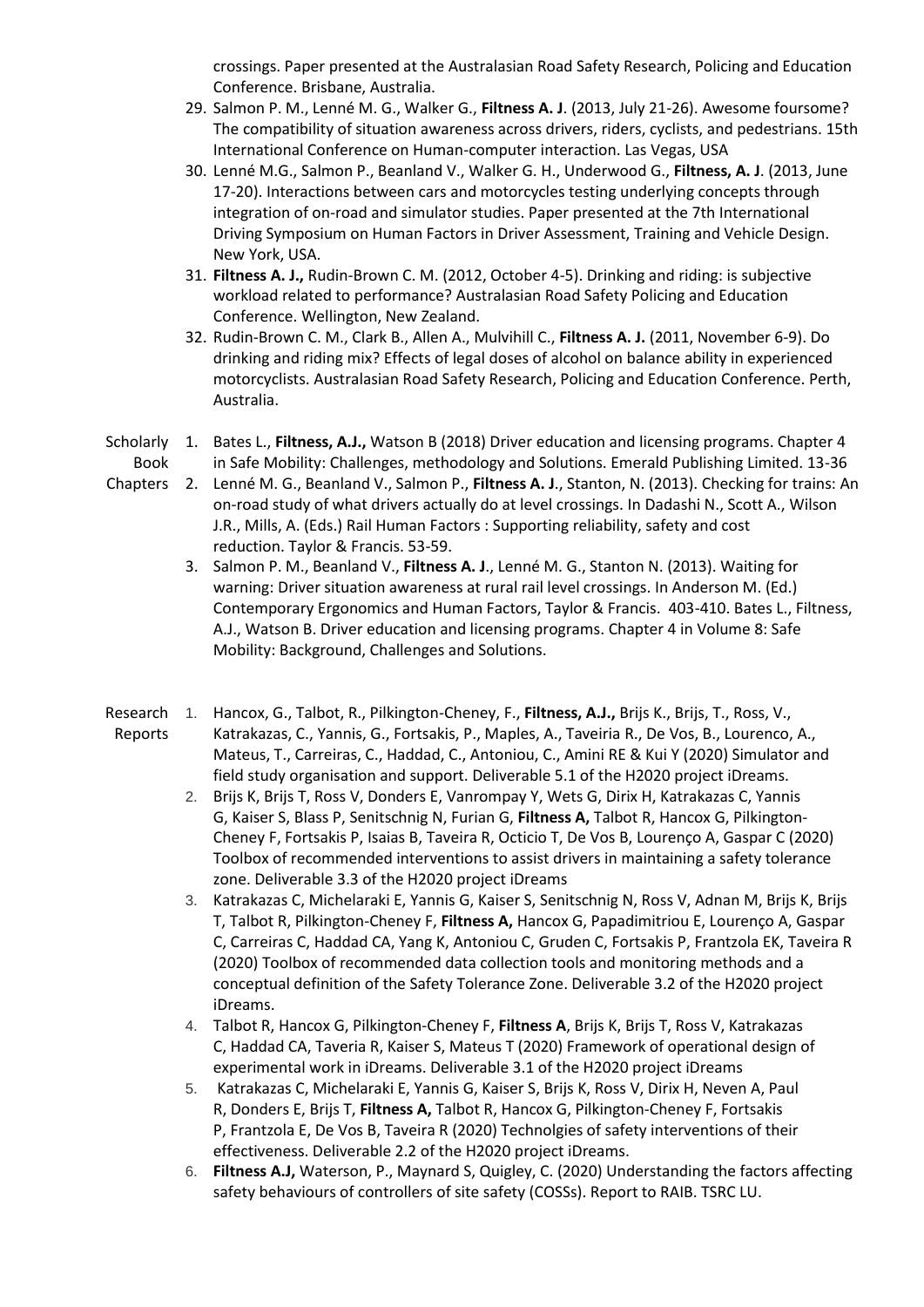- 7. **Filtness A.J.,** Anund A., Maynard S., Miller K., Dahlman A., Ihlström J (2019) Pilot study to understand the impact of Controller/Driver relationship on stress and fatigue. Report to Transport for London. TSRC LU.
- 8. **Filtness A.J.,** Anund A., Maynard S., Miller K., Pilkington-Cheney F., Dahlman A., Ihlström J. (2019) Bus Driver Fatigue. Report to Transport for London. TSRC LU.
- 9. **Filtness A.J.,** Jones W., Maynard S., Pilkington-Cheney F., Stuttard N., Gibb A., Haslam R. (2019) Fatigue and Sleepiness in Tunnelling Operations: An initial scoping study. Report to Tideway. TSRC LU.
- 10. **[Filtness AJ,](https://lupin.lboro.ac.uk/userprofile.html?uid=12441)** Thomas P, Talbot R, Papadimitriou E, Yannis G, Kaiser S, Machata K, Eenink R, Weijermars W (2018[\) The Future Decision Support System, Deliverable 8.5 of the H2020](https://lupin.lboro.ac.uk/viewobject.html?cid=1&id=333744)  [project SafetyCube](https://lupin.lboro.ac.uk/viewobject.html?cid=1&id=333744)
- 11. Papadimitriou E, Yannis G, Ziakopoulos A, Marinos C, **[Filtness A,](https://lupin.lboro.ac.uk/userprofile.html?uid=12441)** Talbot R, Thomas P, Papazikou E, Kaiser S, Machata K, Weijermars W, VanSchagen I, Elvik R, Hermittee T, Leopold F, Tompson R (2018[\) The European Road Safety Decision Support System. A](https://lupin.lboro.ac.uk/viewobject.html?cid=1&id=333743)  [clearinghouse of road safety risks and measures, Deliverable 8.3 of the H2020 project](https://lupin.lboro.ac.uk/viewobject.html?cid=1&id=333743)  [SafetyCube](https://lupin.lboro.ac.uk/viewobject.html?cid=1&id=333743) [The European Road Safety Decision Support System. A clearinghouse of road](https://lupin.lboro.ac.uk/viewobject.html?cid=1&id=333743)  [safety risks and measures, Deliverable 8.3 of the H2020 project SafetyCube](https://lupin.lboro.ac.uk/viewobject.html?cid=1&id=333743)
- 12. Usami D, Papadimitriou E, Ziakopoulos A, [Quigley C,](https://lupin.lboro.ac.uk/userprofile.html?uid=7927) Katrakazas C, Durso C, Marinko V, Leskovšek B, Pogačnik-Kokol E, Sgarra V, Ammari A, Noella K, Diamandouros K, Arampidou K, Machata K, Soteropoulos A, Stadlbauer S, **[Filtness AJ,](https://lupin.lboro.ac.uk/userprofile.html?uid=12441)** Papazikou E, Botteghi G, Theofilatos A, Schermers G, van Petegem JH, Goldenbeld C, Loenis B, Weijermars W, Rodriguez Palmeiro A, Elvik R, Hesjevoll I, Daniels S, Schoeters A, De Ceunynck T, Focant N, Martensen H, Leblud J (2017) Inventory of assessed infrastructure risk factors and measures, Deliverable 5.4 of the H2020 project SafetyCube
- 13. Machata K, Papadimitriou E, Soteropoulos A, Stadlbauer S, Pogačnik-Kokol E, Daniels S, De Ceunynck T, Focant N, Leblud J, Ammari A, Noella K, Usami D, Ziakopoulos A, Botteghi G, Theofilatos A, Diamandouros K, Arampidou K, Goldenbeld C, Loenis B, Schermers G, van Petegem JH, Elvik R, Hesjevoll I, [Quigley C,](https://lupin.lboro.ac.uk/userprofile.html?uid=7927) **[Filtness AJ](https://lupin.lboro.ac.uk/userprofile.html?uid=12441)** (2017) Identification of safety effects of infrastructure related measures, Deliverable 5.2 of the H2020 project SafetyCube.
- 14. Wijnen W, Weijermars W, Vanden Berghe W, Schoeters A, Bauer R, Carnis L, Elvik R, Theofilatos A, [Filtness AJ,](https://lupin.lboro.ac.uk/userprofile.html?uid=12441) [Reed S,](https://lupin.lboro.ac.uk/userprofile.html?uid=12974) Perez C, Martensen H ijnen W, Weijermars W, Vanden Berghe W, Schoeters A, Bauer R, Carnis L, Elvik R, Theofilatos A, **[Filtness AJ,](https://lupin.lboro.ac.uk/userprofile.html?uid=12441)** [Reed S,](https://lupin.lboro.ac.uk/userprofile.html?uid=12974) Perez C, Martensen H (2017) [Crash cost estimates for European countries, Deliverable 3.2 of the](https://lupin.lboro.ac.uk/viewobject.html?cid=1&id=269704)  [H2020 project SafetyCube](https://lupin.lboro.ac.uk/viewobject.html?cid=1&id=269704)
- 15. Schoeters A, Sijnen W, Carnis L, Weijermars W, Elvik R, Johannsen H, Vanden Berghe W, [Filtness AJ,](https://lupin.lboro.ac.uk/userprofile.html?uid=12441) Daniels S Schoeters A, Sijnen W, Carnis L, Weijermars W, Elvik R, Johannsen H, Vanden Berghe W, **[Filtness AJ,](https://lupin.lboro.ac.uk/userprofile.html?uid=12441)** Daniels S (2017) [Costs related to serious injuries,](https://lupin.lboro.ac.uk/viewobject.html?cid=1&id=269906)  [Deliverable 7.3 of the H2020 project SafetyCube.](https://lupin.lboro.ac.uk/viewobject.html?cid=1&id=269906)
- 16. Weijermars W, Bos N, Wijlhuizen GJ, Meunier J-C, Nuytens N, Dupont E, [Barnes J,](https://lupin.lboro.ac.uk/userprofile.html?uid=9884) [Brown](https://lupin.lboro.ac.uk/userprofile.html?uid=19866)  [L,](https://lupin.lboro.ac.uk/userprofile.html?uid=19866) [Quigley C,](https://lupin.lboro.ac.uk/userprofile.html?uid=7927) [Filtness AJ,](https://lupin.lboro.ac.uk/userprofile.html?uid=12441) Perez C, Olabarria M, Duran X, Hours M, Martin J, Bauer R, Johannsen H Weijermars W, Bos N, Wijlhuizen GJ, Meunier J-C, Nuytens N, Dupont E, [Barnes J,](https://lupin.lboro.ac.uk/userprofile.html?uid=9884) [Brown L,](https://lupin.lboro.ac.uk/userprofile.html?uid=19866) [Quigley C](https://lupin.lboro.ac.uk/userprofile.html?uid=7927)**, [Filtness AJ](https://lupin.lboro.ac.uk/userprofile.html?uid=12441)**, Perez C, Olabarria M, Duran X, Hours M, Martin J, Bauer R, Johannsen H (2017) [Physical and psychological consequences of serious road](https://lupin.lboro.ac.uk/viewobject.html?cid=1&id=265619)  [traffic injuries, Deliverable 7.2 of the H2020 project SafetyCube.](https://lupin.lboro.ac.uk/viewobject.html?cid=1&id=265619)
- 17. Thomas, P, **Filtness, A.J**., Talbot, R, Magrin, A (2016, Nov) Project Report months 1 18, Deliverable 1.2 of the H2020 project SafetyCube. Report to the European Commission.
- 18. **Filtness, A.J.,** Papadimitriou, E, Leskovšek, B, Focant, N, Martensen, H, Sgarra, V, Usami, DS, Soteropoulos, A, Stadlbauer, A, Theofilatos, A, Yannis, G, Ziakopoulos, A, Diamandouros, K, Durso, C, Goldenbeld, C, Loenis, B, Schermers, G, van Petegem, J-H, Elvik, R, Hesjevoll, IS, Quigley, C, Papazikou, E (2016, Oct) Identification of infrastructure related risk factors, Deliverable 5.1 of the H2020 project SafetyCube. Report to the European Commission.
- 19. **Filtness, AJ,** Thomas, P, Talbot, RK, Quigley, C, Papadimitriou, E, Yannis, G, Theofilatos, A, Aigner-Bruss, E, Kaiser, S, Machata, K, Weijermars, W, Van Schagen, I, Hermitte, T (2016, Oct) The application of systems approach for road safety policy making, Deliverable 8.1 of the H2020 project SafetyCube. Report to the European Commission.
- 20. Hermitte, T., Reed, S., **[Filtness, A. J.](https://lupin.lboro.ac.uk/userprofile.html?uid=12441)**, Talbot, R., Thomson, R., Jaensch, M., Johannsen, H., Niewöhner, W., Ancona, L., Martin, O., Vazquez de Prada, J., Papadimitriou, E., Phan,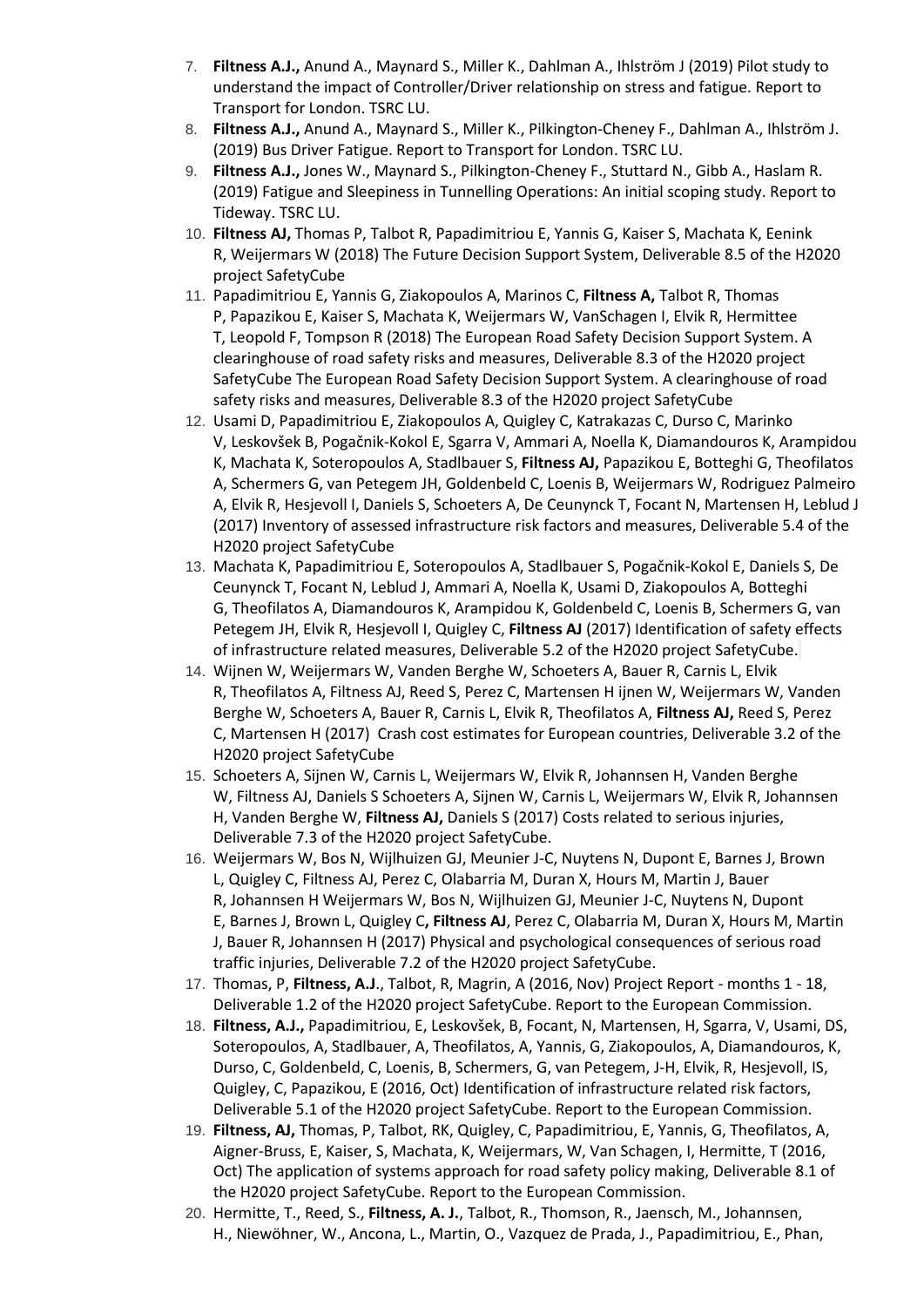V., Saade, J., Cuny, S., Lesire, P., Leopold, F., Labrousse, M (2016, Oct) Identification of Vehicle Related Risk Factors, Deliverable 6.1 of the H2020 project SafetyCube. Report to the European Commission.

- 21. Talbot, RK, Aigner-Breuss, E, Kaiser, S, Alfonsi, R, Braun, E, Eichhorn, A, Etienne, V, Gabaude, C, Goldenbeld, C, Hay, M, Jansch, M, Leblud, J, Leskovšek, B, Filtness, AJ, Paire-Ficourt, L, Papadimitrious, E, Pilgerstorfer, M, Rußwurm, K, Sandin, J, Soteropoulos, A, Strand, N, Theofilatos, A, Van Schagen, I, Yannis, G, Ziakopoulos, A (2016, Oct) Identification of Road User Related Risk Factors, Deliverable 4.1 of the H2020 project SafetyCube. Report to the European Commission.
- 22. Pérez, K, Weijermars, W, Amoros, E, Bauer, R, Bos, N, Dupont, E, Filtness, A.J., Houwing, S, Johannsen, H, Leskovsek, B, Machata, K, Martin, JL, Nuyttens, N, Olabarria, M, Pascal, L, Van den Berghe, W (2016,Sept) Practical guidelines for the registration and monitoring of serious traffic injuries, D7.1 of the H2020 project SafetyCube. Report to the European Commission.
- 23. Thomas, P, Filtness, AJ, Talbot, RK, Magrin, A (2016, April) Collaboration with other H2020 projects. D1.1 of the European Commission H2020 project SafetyCube. Report to the European Commission.
- 24. Debnath, A., Filtness., A.J., Demmel, S., Haworth, N., Hawkins, A. (2016, Jan) Road user interaction with worksites. Report to Roads and Maritime Services. Brisbane: CARRS-Q.
- 25. Wishart D., Watson A., Rowland B., Filtness A., Fleiter J., Biggs H., Schramm A. (2015, Dec) Reducing the crash involvement of taxis in Queensland. A situational analysis and analysis of crash and exposure data. Report to the Motor Accident Insurance Commission (MAIC) Brisbane: CARRS-Q.
- 26. Watson, A., Freeman, J., Filtness, A.J., Wilson, H. (2015, July) Understanding drink-drivers their re-offence and crash rates and the impact of sanctions. Report to VicRoads. Brisbane: CARRS-Q.
- 27. Larue, G., Filtness A.J., Wood, J., Naweed A., Rakotonirainy A. (2015, July). Testing the limitation of sighting distances in the AS1742 part 7 standard. Report to Australasian Centre for Rail Innovation. Brisbane: CARRS-Q .
- 28. Blackman, R., Demmel, S., Filtness A.J., Wishart, D., Haworth, N., Rakotonirainy A. (2015, Mar). Literature and product review of instrumentation systems for naturalistic riding studies. Report to Transport for New South Wales. Brisbane: CARRS-Q.
- 29. Darvell, M., Filtness, A.J., Rowland, B., Smith, S. (2015, Feb). Literature review of taxi driver fatigue. Report to Transport for New South Wales. Brisbane: CARRS-Q.
- 30. Freeman J., Kiata-Holland E., **Filtness A.J.,** Palk G., Armstrong K., Davey J. (2014, July). A review and comparative analysis of international drug driving policies. Report to Transport for New South Wales. Brisbane: CARRS-Q.
- 31. **Filtness A.J.,** Schramm A., Larue G., Rakotonirainy A. (2014, June). The impact of co-locating electronic and static signs on driver's response in an emergency situation. Report to Australian Road Research Board (ARRB Group Ltd). Brisbane: CARRS-Q.
- 32. **Filtness A.J.,** Sheehan M., Armstrong K., Fleiter J., Freeman J. (2014, January). Options for rehabilitation in interlock programs. Project SS1755.Report to Austroads.Brisbane:CARRS-Q.
- 33. Fleiter J., **Filtness A.J**., Bates L., Watson B., Williamson A. (2013, Dec). How would changing driver training in the Queensland licensing system affect road safety? Deliverable 4: Evidence-based driver education policy options. Report to the Department of Transport & Main Roads. Brisbane: CARRS-Q.
- 34. **Filtness A.J.,** Tones M., Bates L., Watson B., Williamson A. (2013, Dec). How would changing driver training in the Queensland licensing system affect road safety? Deliverable 2: Simulators for skill acquisition training and assessment, and their impact on road safety. Report to the Department of Transport & Main Roads. Brisbane: CARRS-Q.
- 35. Bates L., **Filtness A.J.,** Fleiter J., Watson B., Tones M., Williamson A. (2013, Dec). How would changing driver training in the Queensland licensing system affect road safety? Deliverable 1: Trends in driver education and training. Report to the Department of Transport & Main Roads. Brisbane: CARRS-Q.
- 36. Mitsopoulos-Rubens E., **Filtness A. J.,** Lenné M. G (2013, April). Injuries to police officers associated with police vehicle travel: Report 5: Simulator study. Report to Police Association of New South Wales. Melbourne: MUARC.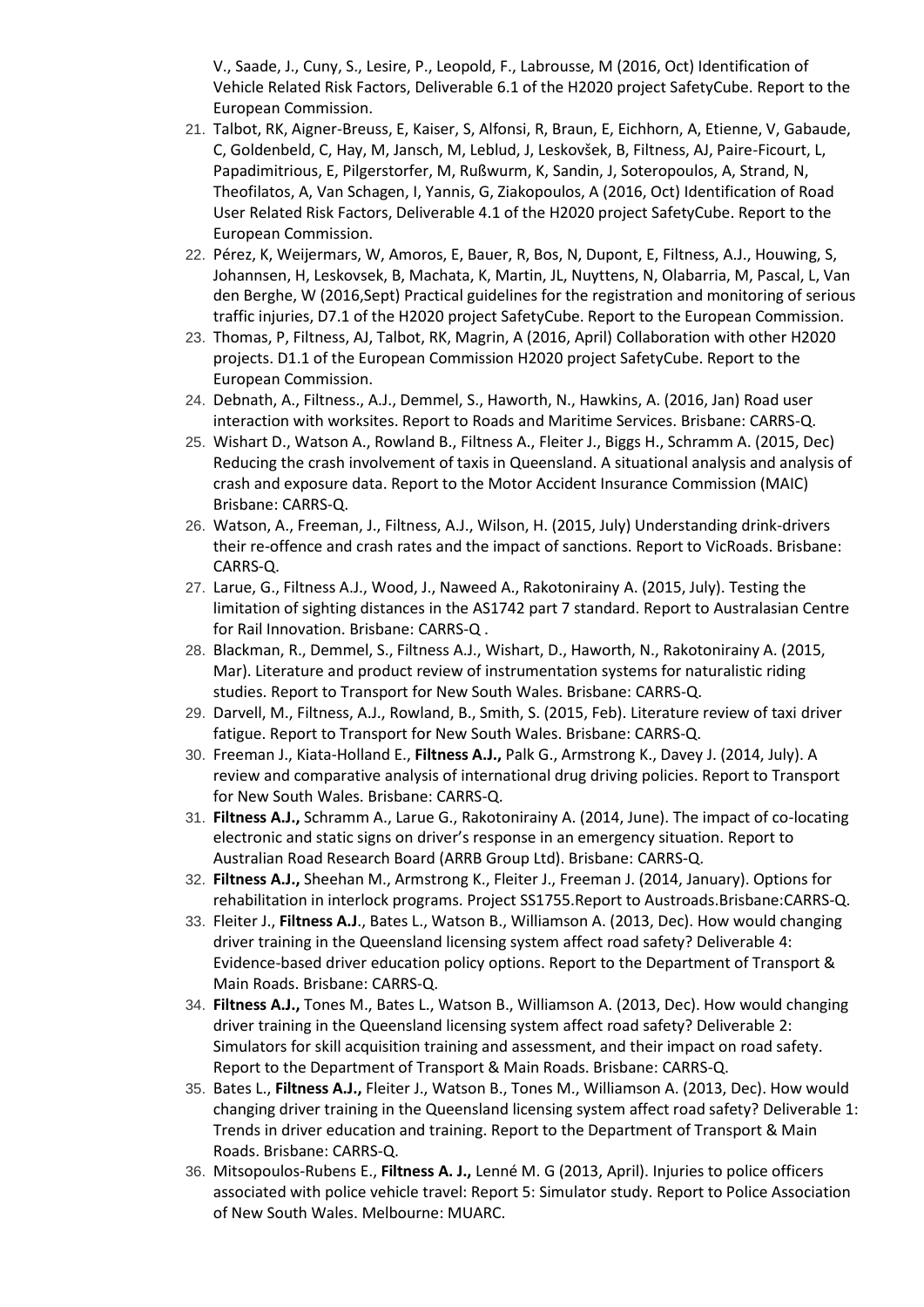- 37. Mitsopoulos-Rubens E., **Filtness A. J**., Rudin-Brown C. M. (2012, Aug). Injuries to police officers associated with police vehicle travel: Report 4: Seat Usability Study. Report to Police Association of New South Wales. Melbourne: MUARC.
- 38. Young K. L., **Filtness A. J**., Rudin-Brown C. M. (2013, Feb). Operational pilot of electronic work diaries (EWDs). MUARC Stage 2 Final report HMI guidelines for Electronic Work Diaries. Report to TCA. Melbourne: MUARC.
- 39. Young K. L., **Filtness A. J.,** Rudin-Brown C. M. (2013, Feb). Operational pilot of electronic work diaries (EWDs). MUARC Stage 2 Final report Survey and Targeted interview Results. Report to TCA. Melbourne: MUARC.
- 40. Young K. L., Rudin-Brown C. M., **Filtness A. J.** (2012, June). Operational pilot of electronic work diary (EWD) and speed monitoring systems. Stage 2 Interim report: Survey 1 results. Report to TCA. Melbourne: MUARC.
- 41. **Filtness A. J**., Young K. L., Rudin-Brown C. M. (2012, May). Operational pilot of electronic work diary (EWD) and speed monitoring systems stage 2 Report 1: Literature review. Report to TCA. Melbourne: MUARC.
- 42. Rudin-Brown C. M., **Filtness A. J.,** Keall M. D., Mulvihill C., Clark B., Allen A., Lenné M.G. (2012, March). Investigation of Zero BAC for all Motorcycle riders in Queensland. Final Report. Report to the Queensland Department of Transport & Main Roads. Melbourne: MUARC.
- 43. **Filtness A. J**., Trotter M., Mitsopoulos-Rubens E., Rudin-Brown C. M. (2011, August). Injuries to police officers associated with police vehicle travel: vehicle seat design Report 3: expert survey. Report to Police Association of New South Wales. Melbourne: MUARC.
- 44. **Filtness A. J.,** Young K. L., Rudin-Brown C. M. (2011, August). Operational pilot of electronic work diary (EWD) and speed monitoring systems Report 1: targeted literature review. Report to TCA. Melbourne: MUARC.
- 45. Rudin-Brown C. M., Young K. L., **Filtness A. J.** (2011, November). Operational pilot of electronic work diaries (EWDs). Interim report, survey results. Report to TCA. Melbourne: MUARC.
- 46. **Filtness A. J.,** Rudin-Brown C. M., Allen A., Mulvihill C., Lenné M. G. (2011, November). Investigation of zero BAC for all motorcycle riders in Queensland. Simulator and balance studies report. Report to the Queensland Department of Transport & Main Roads. Melbourne: MUARC.
- 47. **Filtness A. J.,** Rudin-Brown C. M., Young K. L. (2011, December). Operational pilot of electronic work diaries (EWDs). Report on telephone interviews with drivers, transport operators and EWD providers. Report to TCA. Melbourne: MUARC.
- 48. Young K. L., **Filtness A. J.,** Rudin-Brown C. M. (2011, December). Operational pilot of electronic work diaries (EWDs). Report on enforcement officer focus groups. Report to TCA. Melbourne: MUARC.
- Conferenc 1. **Filtness A.J.,** Ralbot, R., Brijs, K., Ross, V., Brijs, R (accepted) IDreams: Using theory to define e Presentati a safety tolerance zone. Paper to be presented at the International Conference on Traffic and Transport Psychology. Gothenburg, Sweden.
- reviewed
- abstracts**)**
- ons (peer 2. Pilkington-Cheney, F., **Filtness, A.J.,** Haslam, C (accepted) Sleepiness countermeasure use and implications for driving. Paper to be presented at the International Conference on Traffic and Transport Psychology. Gothenburg, Sweden
	- 3. **Filtness A.J.,** Jones, W., Maynard, S., Pilkington-Cheney, F., Haslam, R., Gibb, A., Stuttard, N. (accepted). Fatigue in tunnelling operations: A qualitative scoping study. Paper to be presented at 11th international conference on Managing Fatigue. Freemantle, Australia.
	- 4. **Filtness A.J.,** Anund A., Maynard S., Miller K., Pilkington-Cheney F., Dahlman A., Ihlström J (accepted). Driver Sleepiness amongst city bus drivers. Paper to be presented at  $11<sup>th</sup>$ international conference on Managing Fatigue. Freemantle, Australia.
	- 5. **Filtness A.J.,** Anund A., Maynard S., Miller K., Pilkington-Cheney F., Dahlman A., Ihlström J (2019) Self-reported driver sleepiness in London bus drivers. Paper presented at 24<sup>th</sup> International symposium on shiftwork and working time. 9-13 Sept Coeur D'Alene, Idaho, USA.
	- 6. **Filtness A.J.,** Pilkington-Cheney, F., Jones, W., Stuttard, N., Maynard, S., Haslam, R., Gibb, A., (2019) Biomathematical modelling for shift planning in the tunnelling industry. . Paper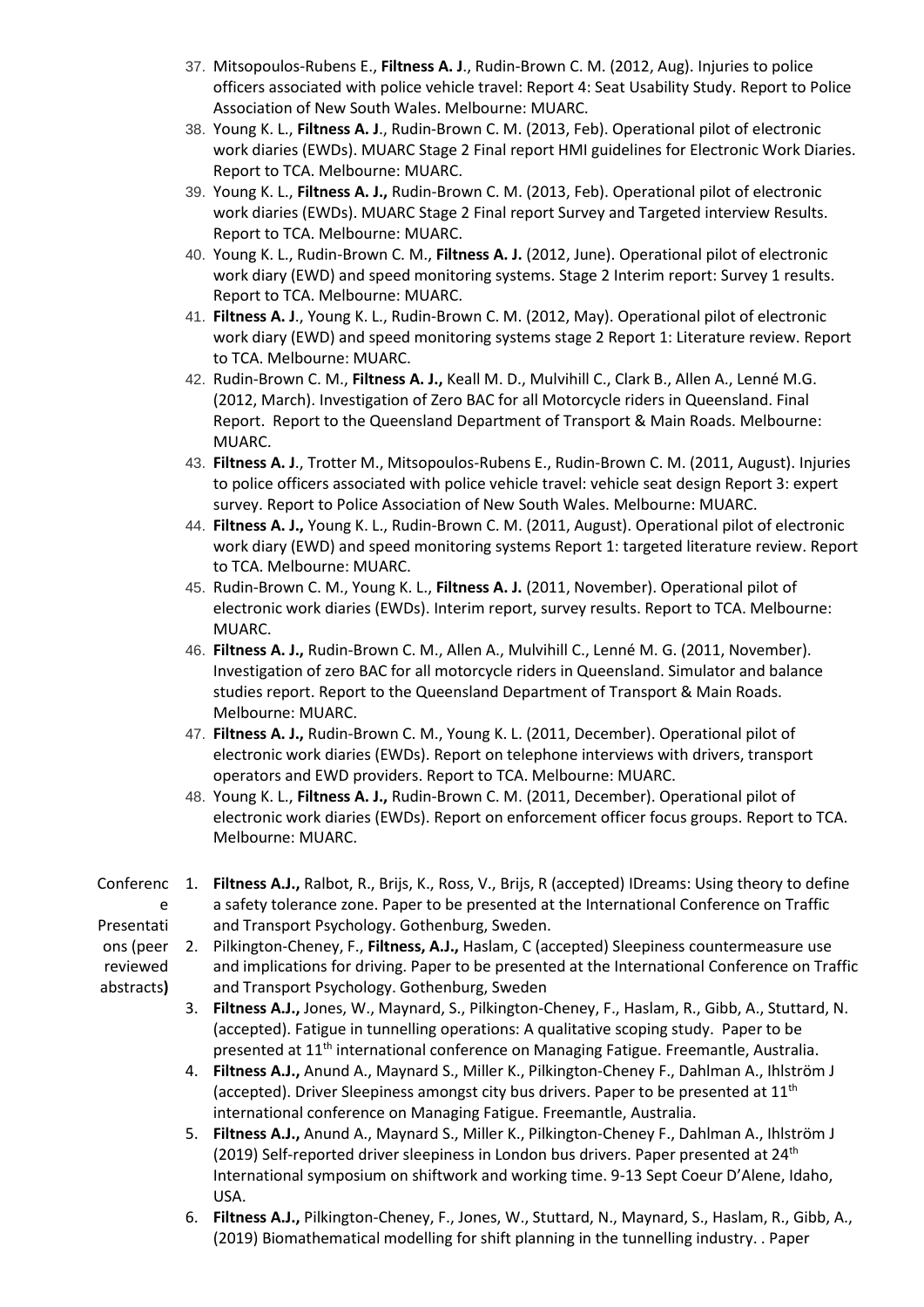presented at 24th International symposium on shiftwork and working time. 9-13 Sept Coeur D'Alene, Idaho, USA.

- 7. Pilkington-Cheney F., **Filtness, A.J.,** Haslam, C., Maynard, S. A (2019) Qualitative investigation into the use of sleepiness countermeasures in London city bus drivers. Paper presented at 24<sup>th</sup> International symposium on shiftwork and working time. 9-13 Sept Coeur D'Alene, Idaho, USA.
- 8. Anund A., **Filtness A.J.,** Miller K., Dahlman A., Ihlström J., Maynard S., Pilkington-Cheney F. (2019) City bus drivers' fatigue an explorative study among city bus drivers in London. Paper presented at 24th International symposium on shiftwork and working time. 9-13 Sept Coeur D'Alene, Idaho, USA.
- 9. Dahlman A., Anund A., **Filtness A.J.,** Ihlström J., Miller K., Maynard S., Pilkington-Cheney F. (2019) Sleep patterns in relation to work schedules in London city bus drivers. Paper presented at 24th International symposium on shiftwork and working time. 9-13 Sept Coeur D'Alene, Idaho, USA.
- 10. Rodwell, D., Hawkins, A., Bates, L., Larue, G., Haworth, N. & **Filtness, A.** (2017). Mismatches between trainee and educator perceptions regarding the use and value of driving simulators. 2017 Australasian Road Safety Conference, 10 – 12 October, Perth.
- 11. Hawkins, A., Rodwell, D., Bates, L., Larue, G. & **Filtness, A**. (2017). Developing a technology based driver education intervention: theory and practice, Australasian Road Safety Conference, Perth, 10-12 October.
- 12. Bauer,R., Pérez, K., Weijermars, W., Bos, N., **Filtness, A.J**., Johannsen, H., Pascal, L., Nuyttens, N., Olabarria, M. Measuring the severity of road injuries in the EU, European Journal of Public Health, Volume 27, Issue suppl\_3, 1 November 2017
- 13. **Filtness A.J.,** Talbot R., Thomas P., Aigner-Breuss E., Kaiser S., Martensen H., Papadimitriou E.(2017, Mar). Obstructive sleep apnoea and crash risk: Case study results within the development of the European road safety Decision Support System. Paper to be presented at 10<sup>th</sup> international conference on Managing Fatigue. San Diego, USA. Paper to be presented at 10<sup>th</sup> international conference on Managing Fatigue. San Diego, USA.
- 14. **Filtness A.J.,** Beanland V., Larue G., Hawkins A (2017, Mar). Sleep loss and change detection: a driving simulator study. Paper to be presented at  $10<sup>th</sup>$  international conference on Managing Fatigue. San Diego, USA.
- 15. **Filtness A.J.,** Beanland, V., Jeans R. (2016, Feb). Sleep-Related impairment at detecting changes in rural driving scenes. Paper to presented at SomnoSafe. Brussels, Belgium.
- 16. Beanland, V. C., Salmon, P., Young, K. L., **Filtness, A.,** Read, G. J. M., Lenne, M. G., & Stanton, N. A. (2016). Differences in drivers' perception and interactions with boom-controlled rail level crossings in urban versus rural environments. In *Australasian College of Road Safety Conference 2016: Agility, Innovation, IMPACT!*.
- 17. **Filtness A.J.,** Naweed A (2015, Nov). Fatigue in the rail industry: The driver's perspective. Paper presented at the 4<sup>th</sup> International Conference on Driver Distraction and Inattention. Sydney, Australia.
- 18. Beanland V., **Filtness A.J.,** Jeans R. (2015, Nov). Effects of sleep loss on change detection in urban and rural driving scenes. Paper presented at the 4<sup>th</sup> International Conference on Driver Distraction and Inattention. Sydney, Australia.
- 19. **Filtness A.J**., Armstrong K., Watson A., Smith S. (2015, March 23-26). Sleep-related crashes in high speed environments. Presented at 9th International Conference on Managing Fatigue. Fremantle, Australia.
- 20. Freeman J., Kiata-Holland E., **Filtness A.J**., Palk G., Armstrong K., Davey J. (2015 March 17- 20). Directions for the future: A Comparative analysis of emerging international drug driving policies. Presentation at the 7th Australasian Drug and Alcohol Strategy Conference. Brisbane, Australia.
- 21. Lenné, M., Salmon P.M., Beanland V., Stanton N.A., **Filtness A. J.** (2014, Nov) The application of decision-making paradigms to map real-world driver decision-making at rail level crossings. Oral presentation, 11<sup>th</sup> International Symposium of the Australian Aviation Psychology Association, Melbourne, Australia. **Recipient of Best Paper Award.**
- 22. **Filtness A.J**., Beanland V. (2014, Sept). Sleep restriction impairs vigilance but not temporal attention. Poster presentation at the European Sleep Research Society meeting, Tallinn, Estonia.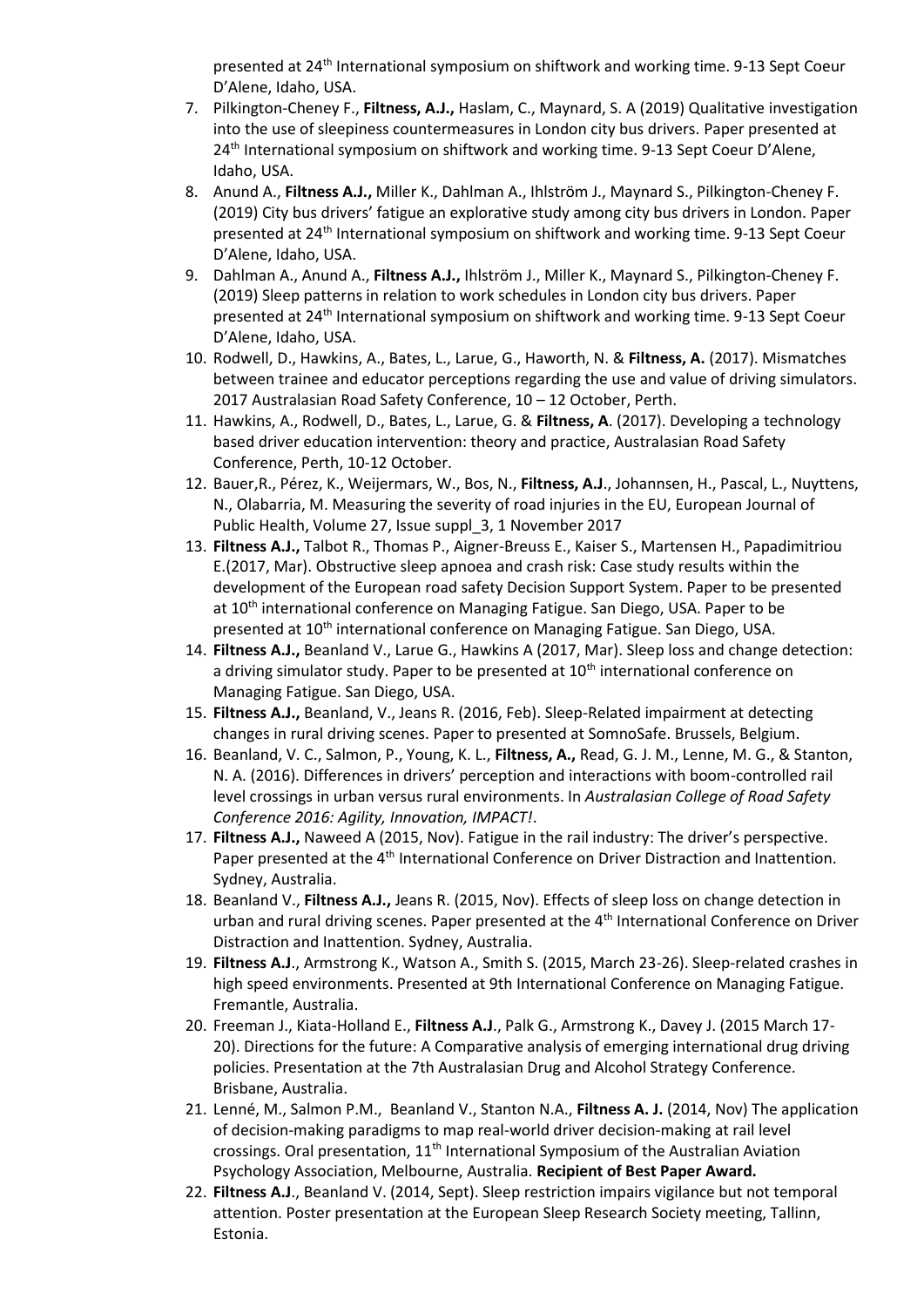- 23. **Filtness A.J.,** Armstrong K., Watson A. (2014, Sept) Sleep related crashes in urban, low speed environments. Poster presentation at the European Sleep Research Society meeting, Tallinn, Estonia.
- 24. Goode N., Salmon P.M., Lenné M.G., Walker G. **Filtness A. J.** (2014, July). An analysis of cyclist situation awareness during near collisions with motor vehicles: failure of the road or road user? Oral presentation, International Conference of Applied Psychology, Paris, France.
- 25. **Filtness A.J.,** Mackenzie J., Armstrong K. (2013, Oct). Hush-a-by mummy: interactions between co-sleeping and maternal sleep disturbance. Poster presentation, Australian Sleep Association Conference, Brisbane, Australia
- 26. Lenné M. G., Beanland V., Salmon P. M., **Filtness A. J.,** Stanton N. A., Triggs, T. J. (2012). Onroad assessment of driver behaviour at regional highway-rail grade crossings. In Proceedings of the 4th International Conference on Applied Human Factors and Ergonomics. San Francisco, USA.
- 27. **Filtness A. J.,** Reyner L. A., Horne J. A. (2011, Oct). One night CPAP withdrawal impairs performance at a driving simulator task faster than sleep restriction to 5 hours with treatment in OSA patients. Poster presentation at the World Sleep Conference, Kyoto, Japan.
- 28. **Filtness A. J.,** Reyner L. A., Horne, J. A. (2011, Oct). Prevalence of risk factors for undiagnosed obstructive sleep apnoea is high in truck drivers on UK roads. Poster presentation at the World Sleep Conference, Kyoto, Japan.
- 29. **Filtness A. J**., Reyner, L. A. (2010, Sept). Is the two hour recommended maximum driving time appropriate for both healthy older and treated obstructive sleep apnoea drivers? Oral presentation at the European Sleep Research Society meeting, Lisbon, Portugal.
- 30. **Filtness A. J.,** Reyner L. A. (2010, Sept). Continuous Positive Air Pressure treatment for Obstructive Sleep Apnoea patients: effects on sleep quality and quantity as measured by Actigraphy. Poster presentation at the European Sleep Research Society meeting, Lisbon, Portugal.
- 31. **Filtness A. J.,** Reyner, L. A. (2010, Sept). Driver sleepiness in younger and older participants. Paper presented at the British Sleep Society annual meeting, Cambridge, UK.
- 32. **Filtness A. J.,** Reyner L. A. (2010, June). Countermeasures to driver sleepiness: is the message getting through? Poster presentation at SLEEP meeting of the American Academy of Sleep Medicine and the Sleep Research Society, San Antonio, USA.
- **49. Filtness A. J.,** Reyner, L. A. (2009, Sept). Sleep restriction increases driving risk in treated obstructive sleep apnoea patients. Paper presented at the British Sleep Society annual meeting, Cambridge, UK.
- Conferenc 1. Papadimitrioua E., Yannis G., Theofilatosa A., Thomas P., Filtness A.J., Martensen H., e papers (non-peer review) Machatad K., Elvike R., Shingo Usamif D. (2016, Oct) Development of a road safety Decision Support System for road infrastructure. 1st European Road Infrastructure Congress. Leeds, UK.

Thomas P., **Filtness A.J.,** Yannis G., Papadimitrioua E., Theofilatosa A., Martensen H.,Diependaele K. (2016, June) Developing the european Road Safety Decision Support system. Expert Symposium on Accident Research. Hannover, Germany.

- Magazine 1. Jones, W., **Filtness, A. J**., Haslam, R., Gibb, A. G., & Stuttard, N. (2019). Waking up to fatigue. Articles Tunnelling Journal 28, TGS Media Ltd [https://repository.lboro.ac.uk/articles/Waking\\_up\\_to\\_fatigue/9352931](https://repository.lboro.ac.uk/articles/Waking_up_to_fatigue/9352931)
	- 2. Naweed, A., & **Filtness, A.J.** (2015)[. Fatigue & sleepiness: Complex bedfellows](http://eprints.qut.edu.au/85623/) [Safety]. Track & Signal, 19(1), 60-61. Circulation 7,000
	- 3. **Filtness A.J.,** Goode N., Cook R, Eighani G (2015) What causes hot air balloon accidents? Aerostat, Journal of the British Balloon and Airship Club. 46(6), 16-17.
	- 4. **Filtness A.J.,** Goode N., Cook R, Eighani G (2015) What causes hot air balloon accidents? Ballooning, Journal of the Ballooning Federation of America. Sept/Oct. 2015, 48(4), 30-32.
	- 5. **Filtness A.J.,** Goode N., Cook R, Eighani G (2015) [Prepare and prevent, don't repair and](http://eprints.qut.edu.au/85624/)  [repent: Causal factors of hot air ballooning incidents.](http://eprints.qut.edu.au/85624/) Aeronotes, the official journal of the Australian Ballooning Federation 37(2), 8-10. ISSN:1036-8264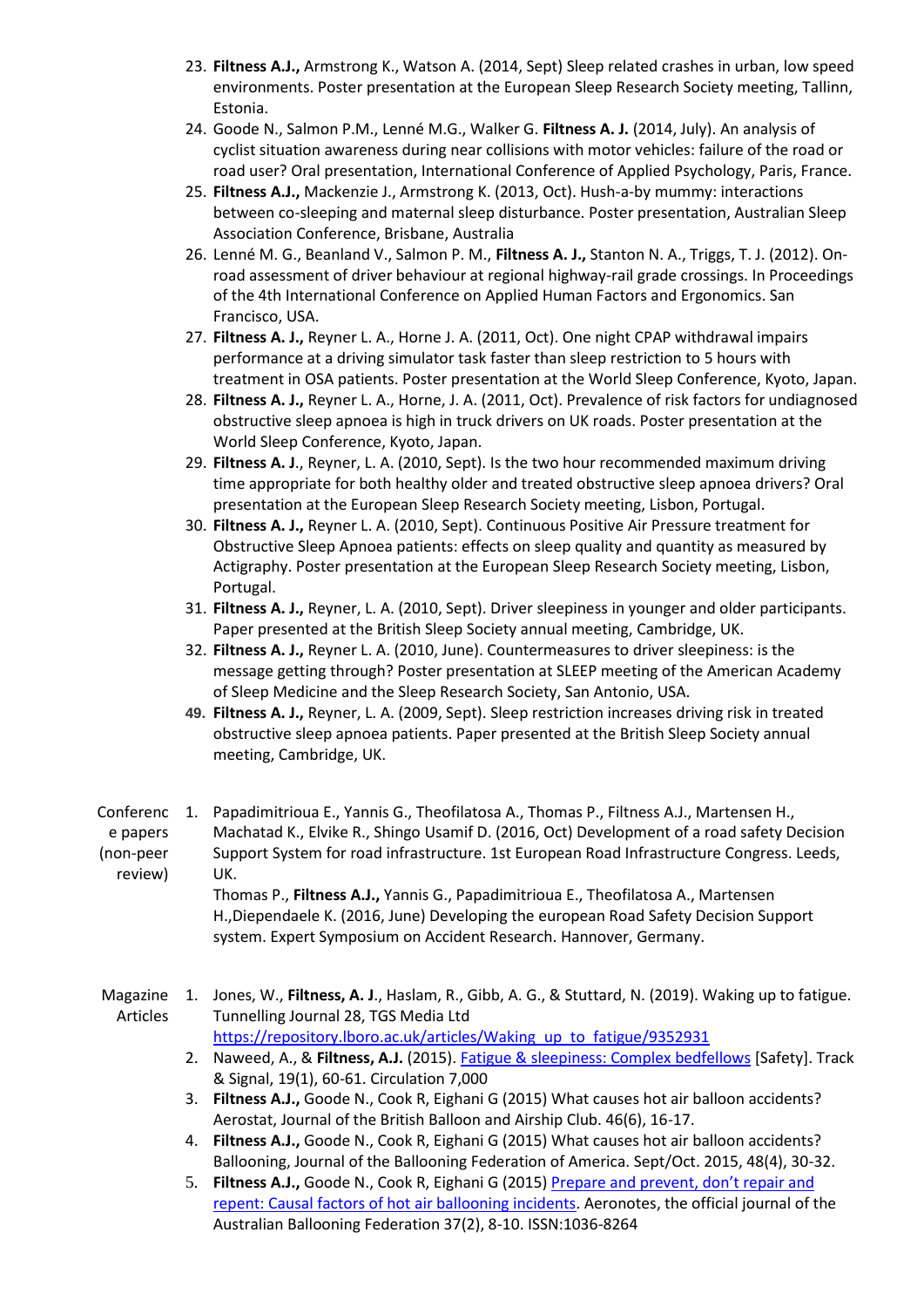6. **Filtness A.J.,** Goode N., Cook R, Eighani G (2015) When should ballooning incidents be reported? Aeronotes, the official journal of the Australian Ballooning Federation 37(3), 6-7. ISSN:1036-8264

#### **Invited Speaker**

| 2020 | $\bullet$ | Filtness, A.J., (2020, October) Driver Fatigue: what we know and what we don't know. Ireland                                                                                                                             |
|------|-----------|--------------------------------------------------------------------------------------------------------------------------------------------------------------------------------------------------------------------------|
|      |           | Road Safety Authority Annual Academic Lecture.                                                                                                                                                                           |
| 2019 | $\bullet$ | Filtness, A.J., (2019, Nov) Bus driver fatigue TfL Bus Safety Summit                                                                                                                                                     |
|      | $\bullet$ | Filtness, A.J., (2019, Sept) Bus driver fatigue Confederation of Passenger Transport UK Road<br>Operations Committee meeting.                                                                                            |
| 2017 | $\bullet$ | Thomas P., Filtness A.J. (2017, Feb) SafetyCube project. Department for Transport, UK.                                                                                                                                   |
| 2016 | $\bullet$ | Filtness A.J (2016, Oct) SafetyCube project. Queensland Road Safety Research Network.<br>Queensland University of Technology, Brisbane, Australia.                                                                       |
| 2015 | $\bullet$ | Filtness A. J. (2015, July) Understanding Driver Sleepiness: characteristics, causes and cultural<br>acceptance. Transport Research Laboratory, Wokingham, UK.                                                           |
|      | $\bullet$ | Filtness A.J., Goode N., Cook R. (2015, June) Causal factors of hot air ballooning incidents and<br>incident reporting culture Sports Aviation Safety Forum of the Civil Aviation Safety Authority.<br>Sydney, Australia |
|      | $\bullet$ | Filtness A.J., (2015, June) Older vs Young drivers and the effect of sleep restriction. Queensland                                                                                                                       |
|      |           | University of Technology Community of former Staff Alumni Group.                                                                                                                                                         |
|      | $\bullet$ | Filtness A. J. (2015, Feb) Understanding Driver Sleepiness: characteristics, causes and cultural<br>acceptance. Central Queensland University, Appleton Institute, Adelaide, Australia.                                  |
| 2013 | $\bullet$ | Filtness A. J. (2013, Oct) Obstructive Sleep Apnoea and Daytime Driver Sleepiness. Nottingham<br>University Accident Research Unit, UK.                                                                                  |
|      | $\bullet$ | Filtness A. J. (2013, Oct) Obstructive Sleep Apnoea and Daytime Driver Sleepiness. Leeds<br>University Institute of Transport Studies, UK.                                                                               |
|      | $\bullet$ | Filtness A. J. (2013, Sept) Obstructive Sleep Apnoea and Daytime Driver Sleepiness. Swedish<br>Road Transport Institute (VTI), Linkoping, Sweden.                                                                        |
|      | $\bullet$ | Filtness A.J., Goode N., Cook R. (2013, June) An investigation into the factors contributing to hot                                                                                                                      |
|      |           | air balloon incidents. Sports Aviation Safety Forum of the Civil Aviation Safety Authority. Sydney,<br>Australia.                                                                                                        |
|      | $\bullet$ | Filtness A. J. (2013, April) Obstructive Sleep Apnoea and Daytime Driver Sleepiness. Woolcock<br>Institute of Medical Research, Sydney, Australia.                                                                       |
| 2012 | $\bullet$ | Filtness A.J. (2012, Oct) Sleep - The most important thing you will do today. Monash University<br>Mental Health week. Melbourne, Australia.                                                                             |
| 2010 | $\bullet$ | Filtness A.J., Reyner L.A. (2010, April) Obstructive sleep apnoea and driving. Oral presentation                                                                                                                         |
|      |           | at Leicester Sleep Apnoea Patients Association (LSAPA) annual general meeting. Leicester, UK.                                                                                                                            |
|      |           |                                                                                                                                                                                                                          |

#### **Example Media and Publicity**

Television • Lofthouse A and Downes M (Presenters). 2015. Channel 9, Brisbane, National Nine News, 16 Oct 6:30PM. Topic: Road safety experts are learning why sleepy drivers crash through YouTube videos.

- Wilding, R (Presenter). 2008. BBC One's The One Show (national). Topic: Obstructive sleep apnoea and driver tiredness.
- Ashby, M (Presenter). 2007. BBC One's Inside Out East Midlands (regional). Topic: Sleepiness in young drivers.
- Radio 98five Sonshine FM (Western Australia). 2014, August 5. [Radio interview with Polly and Moro]. Breakfast show. Topic: New mums still excessively sleepy.
	- ABC Brisbane (Queensland). 2015, September 15 (Radio interview with Emma Griffiths). Drive show. Topic: Stop and revive those tired eyes [http://blogs.abc.net.au/queensland/2015/09/stop-and](http://blogs.abc.net.au/queensland/2015/09/stop-and-revive-those-tired-eyes.html)[revive-those-tired-eyes.html](http://blogs.abc.net.au/queensland/2015/09/stop-and-revive-those-tired-eyes.html)